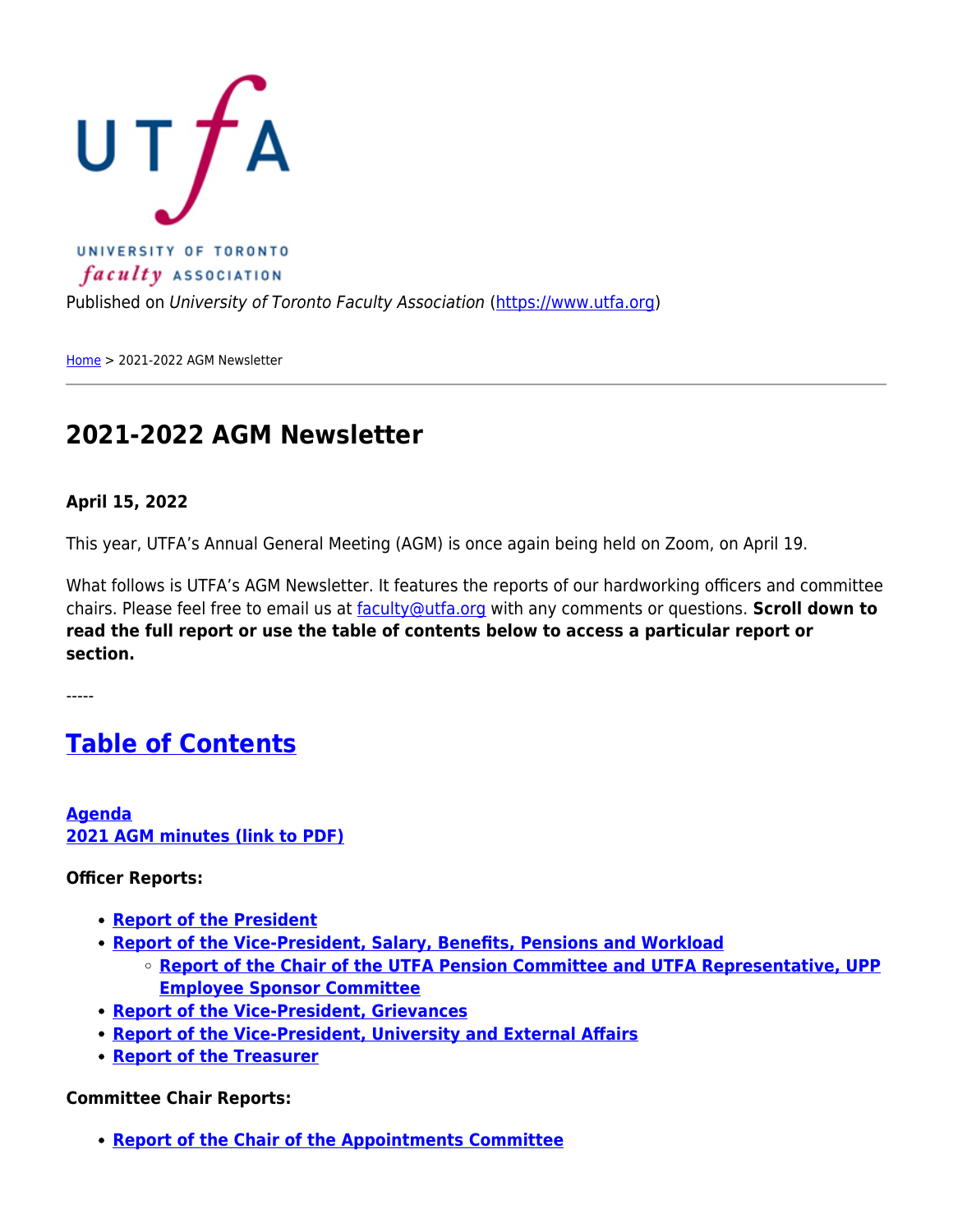- **[Report of the Chair of the Equity Committee](#page-17-0)**
- **[Report of the Chair of the Librarians Committee](#page-19-0) [Report of the Chief Negotiator, Policies for Librarians](#page-20-0)**
- **[Report of the Chair of the Membership Committee](#page-20-1)**
- **[Report of the Chair of the Retired Members Committee](#page-21-0)**
- **[Report of the Chair of the Teaching Stream Committee](#page-22-0)**

**[Promotion Workshop for the Teaching Stream](#page-23-0) [Tenure Stream Workshop](#page-24-0)**

[back to table of contents](#page-0-0)

### <span id="page-1-0"></span>**Report of the President**

#### **Introduction**

Here we are in another spring, with its promise of transition and renewal, although we are also entering the third year of the pandemic, which is demonstrably not over. Being on campus now and seeing students and colleagues brings both joy and concern. Almost all of us want to interact (again) in person with others in our U of T community, but we also want to be safe, both for our own sake and for the sake of those to whom we are close, especially those who are more vulnerable.

UTFA shares these desires and concerns. We know that it has been another difficult year. Our members have faced often heavy and sometimes crushing workload demands. The impact of increased workloads has been particularly severe on those who are precarious and on those who provide care to young children, elders, and others who have special needs.

Over the last year, UTFA has worked hard to help our members address their individual and shared difficulties, collaborating with the University Administration when we saw them as being on the right track, and challenging them when that seemed necessary. And we did manage to achieve some important policy changes and accommodations, which I will describe more fully below. Nevertheless, we understand the support the University has provided to faculty and librarians to meet these unprecedented difficulties has been uneven at best, and often inadequate. We pledge that we will continue to pay attention to these gaps and inadequacies and to work to address them. Even when the general crisis subsides, there will be some who face ongoing problems from the pandemic, and we promise not to lose sight of these issues and the need to find adequate policies to address them.

The spring marks a period of transition and renewal at UTFA, too. The presidential election is recently concluded, and elections to the UTFA Executive Committee will be taking place soon within Council for positions coming vacant at the end of June. I would like to congratulate all who participated in the two presidential campaigns and to express my deep appreciation to all who voted. The election process did what democratic contestation is supposed to do. It compelled the candidates and their teams to articulate their values and their visions for UTFA as an association. And it engaged UTFA's members. That a record high 70% of our membership voted speaks to the health and vitality of our organization. I am honoured to have received a decisive majority and clear mandate to lead UTFA for a second term. As a democratic organization, UTFA gains its strength from having an informed, engaged, and active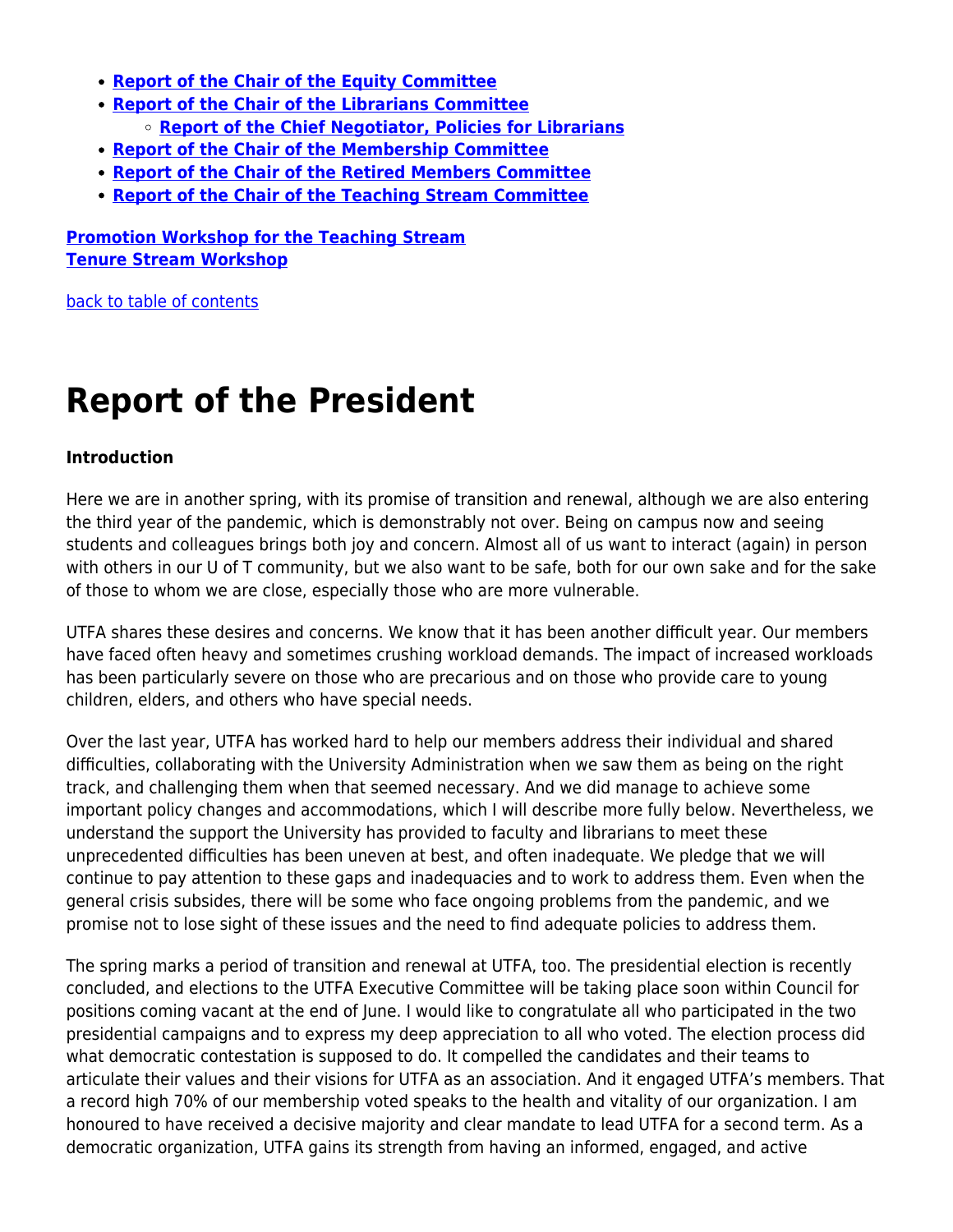membership.

In the rest of my report, I want to outline briefly what UTFA has accomplished as an organization in the past year, despite the twin obstacles of the pandemic and Bill 124, and to make some brief remarks about our goals for the coming year and beyond.

#### **Salaries, Benefits, Pensions, and Workload (SBPW) Bargaining**

In his report in this newsletter, UTFA's Vice-President, SBPW, Jun Nogami provides an overview of what UTFA has accomplished in its bargaining over this past year, including our negotiation of a three-year agreement that achieved unprecedented improvements in benefits and our securing one of the strongest COVID Letters of Understanding (LOU) in the university sector. As Jun notes, one of the main reasons we were successful in our bargaining is that we engaged in extensive outreach prior to the negotiating process; we bargained knowing that our demands reflected the priorities of UTFA members.

#### **What's ahead?**

Our three-year agreement with the Administration left some important issues to be determined by arbitration because we could not get the Administration to accept what we regard as entirely reasonable requests. This affected the third year of the three-year agreement.

UTFA's top priority in this arbitration process (and in future rounds of negotiation) will be to defend equal health benefits for retirees and to resist the Administration's efforts to establish a two-tier system. The key to our success in the overall bargaining process is to pay attention to the interests of all the members of UTFA and not to allow the Administration to pit some members of UTFA against others. In fact, it is heartening to see the extraordinary level of solidarity among our members in support of one plan and equal access to health benefits for all! We are confident our members will rise to the occasion and resist with one voice if the Administration tables its regressive proposal of cuts to retirees' health benefits at arbitration. We will keep you updated on this important issue.

#### **The need to reform our bargaining framework and our Memorandum of Agreement (MoA)**

For more than 6 months, as you likely recall, the senior Administration withheld UTFA members' 2019–2020 PTR pay increases (normally due July 1, 2020), ostensibly because the parties were still bargaining, in an overt attempt to exert pressure on UTFA and to gain an advantage at the bargaining table. As long as UTFA did not agree to settle on the Administration's terms, the Administration refused to pay our members the annual merit pay increases they had earned in the previous year. This was a bold tactic. We must reform our bargaining framework so that the Administration cannot use such a pressure tactic again.

UTFA represents its members' interests in bargaining and elsewhere through the [Memorandum of](https://www.utfa.org/sites/default/files/UTFA-MoA-2016.pdf) [Agreement \(MoA\)](https://www.utfa.org/sites/default/files/UTFA-MoA-2016.pdf) between UTFA and the Governing Council of the University. The MoA was originally signed in 1977 and there have been a few updates over the years, such as the agreement to eliminate mandatory retirement and, more recently, the Special Joint Advisory Committee (SJAC) expansion of the list of topics UTFA can bargain. However, much of the MoA remains stagnant. In particular, the negotiation and dispute resolution processes, which rely heavily upon the Administration's willingness to share power and voluntarily and substantively engage with the Association on important matters affecting faculty and librarians, have become antiquated.

Across the province and throughout the Canadian post-secondary sector, the relationship between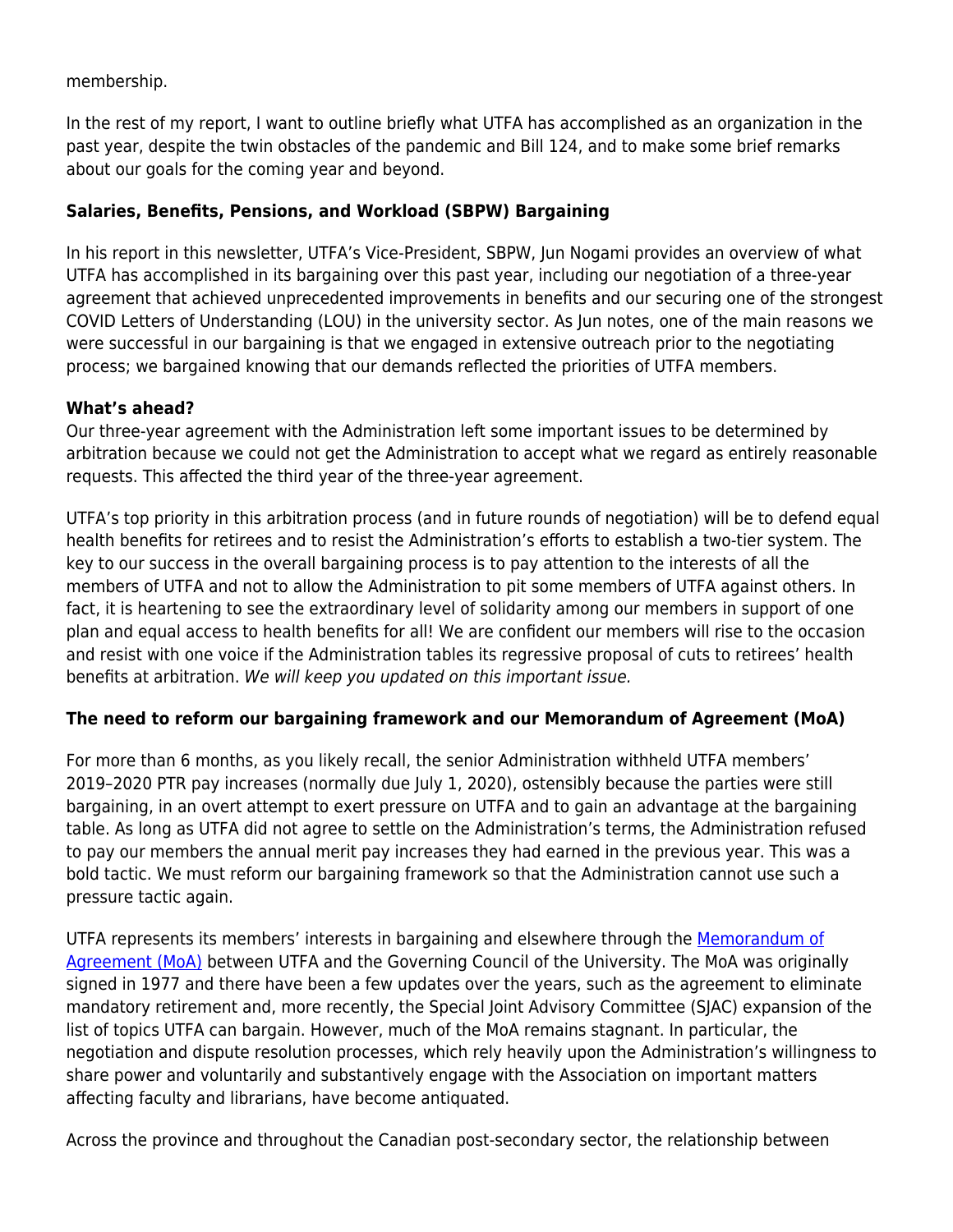faculty associations and university administrations is strained and frequently deteriorating. Public funding has eroded, collegial governance is being undermined, and administrations are taking "hard line" approaches with (or some might say against) their faculty members and academic librarians. (This is elaborated upon in Vice-President, University and External Affairs, Roy Gillis's report.) At UTFA, as noted, we dealt with an administration that held back our members' PTR, paying it only after a lengthy legal battle and membership outreach. While dramatic, unfortunately that hard line approach was not an isolated case. The senior Administration has also pressured UTFA to agree to "strict adherence" to obscure and asymmetrical aspects of the Memorandum's dispute resolution (mediation/arbitration) process. And the Administration now routinely raises expensive and time-consuming legal objections to UTFA's basic right to bring disputes between the parties to arbitration (both in bargaining and in the grievance process).

The MoA no longer serves UTFA well in negotiating faculty members' and librarians' terms and conditions of employment. We need to:

- 1. Broaden the scope of items subject to the regular negotiation, mediation, and arbitration framework.
- 2. Eliminate lengthy delays throughout the bargaining and dispute resolution processes.
- 3. Protect the terms and conditions of employment of UTFA members during periods between agreements, such as the payment of PTR.

Achieving this will require a two-step process. In the short term, UTFA is proposing that all terms relating to salaries, benefits, and workload remain in effect during each round of bargaining until a final resolution is reached by settlement or award. This "freeze provision" is a right in unionized settings but one need not be unionized to put such a provision in place. This is one of the important issues that UTFA has referred to our upcoming arbitration. In the medium term, we must prevent a repeat of the PTR denial tactic by renegotiating [the](https://www.utfa.org/sites/default/files/UTFA-MoA-2016.pdf) fundamental shortcomings within Article 6 of the MoA that now hamper UTFA's ability to bargain as effectively on behalf of our members as we ought to be able to do.

4. Modernize the UTFA-Administration dispute resolution process (mediation/arbitration) to reflect what has become the de facto process between the parties.

For example, did you know that an arbitration award can be unilaterally repudiated by Governing Council unless it is the unanimous decision of a three-person panel, of which one person is named by the Administration (or unless the award of the previous round of bargaining was already repudiated)? Where the single arbitrator model is used, the Administration must voluntarily agree that the award will be binding. That is not an even playing field.

#### **Other Goals and Priorities**

The fall will bring active preparation for the next round of bargaining. With the June 30, 2023, expiry of our agreement also comes the expiry of the [Government of Ontario Bill 124](https://www.ola.org/en/legislative-business/bills/parliament-42/session-1/bill-124) constraint on the bargaining of compensation. Once we engage with the membership to identify needs and wants via surveys and other forms of outreach, the next round provides an opportunity for UTFA to table further improvements to our benefits plan, in addition to other ongoing member priorities, including workload.

- UTFA will be proposing salary increases (across-the-board and PTR), workload improvements, and workload supports (e.g., TAs and administrative support staff) commensurate with the unparalleled professional expectations that UTFA faculty and librarians face.
- If U of T is to remain a great university, full-time faculty and librarian positions must remain the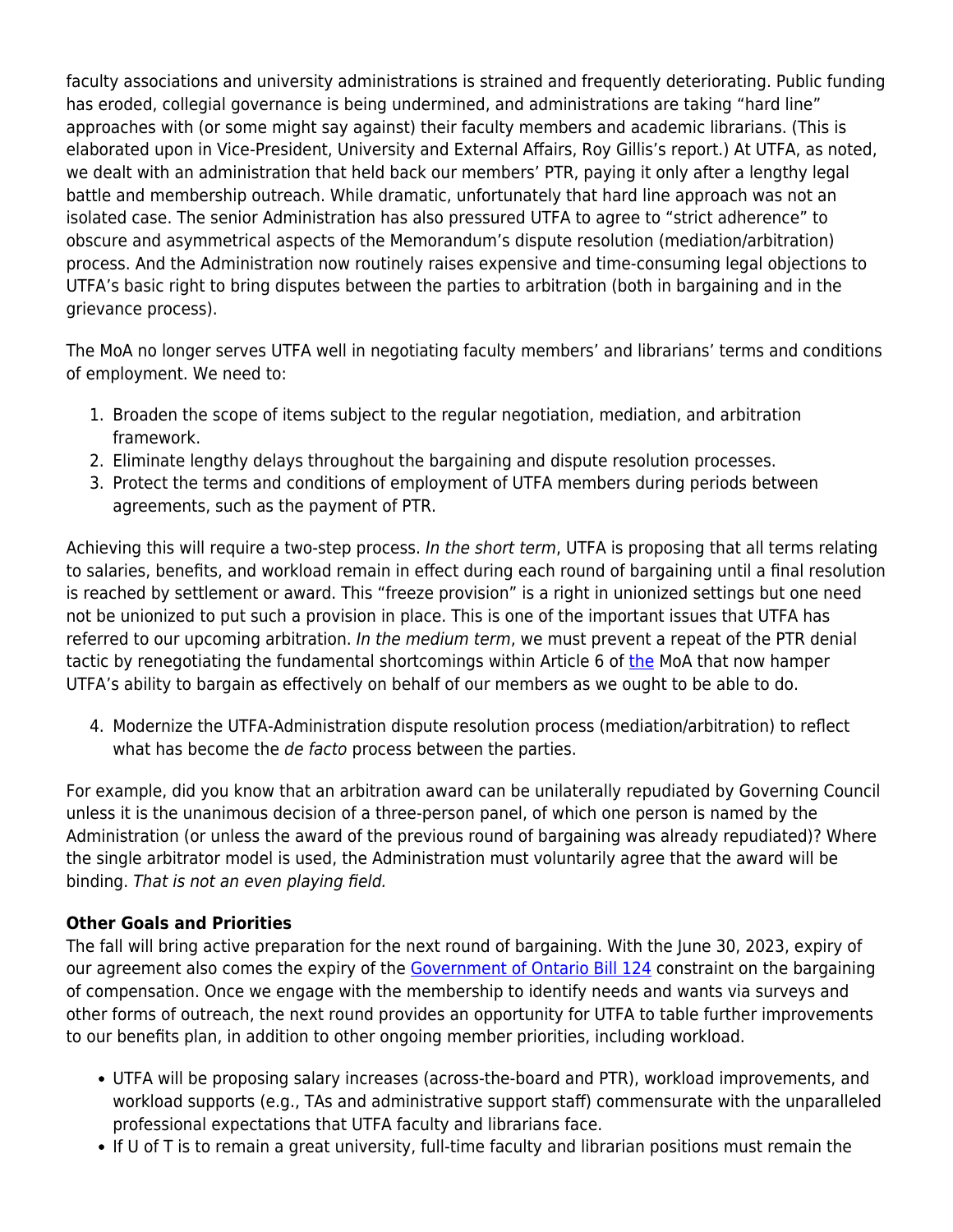norm. UTFA will draw attention to and challenge the increasing trend within many units to supplant Tenure Stream positions with more precarious sessional, part-time, and CLTA appointments. In the 2020 [part-time policy negotiations led by Past-President Cynthia Messenger,](https://www.utfa.org/content/utfa-has-negotiated-part-time-policy-improvements) important, incremental progress was made in advancing the terms and conditions of employment for parttime members; however, there is still much work for UTFA to do to improve workload and job security protections for all precarious faculty and librarians. UTFA's efforts in this regard will be strengthened by the contributions of our newly created Part-time Working Group, chaired by Vice-President, Grievances, Brian McDonagh, and supported by Leslie Stewart Rose, Chair of the Appointments Committee.

- We all know that the housing crisis in the Greater Toronto Area especially, but not only, affects junior members. UTFA will work to negotiate the re-establishment of a housing loan program (i.e., one whereby the Administration guarantees part of the down payment on the purchase of a new home), while ensuring that this meets the rules of Canada's tax codes.
- The Child Care Benefit UTFA negotiated is currently a capped fund of \$1,000,000 per year. This amount is distributed based on applications received. As we indicated in early March, and in keeping with an idea that struck a chord with our members during the election, UTFA will be proposing to increase this cap and further streamline the application process.
- After many years, and extraordinary efforts by our Librarian community, UTFA's Policies for Librarians (PfL) negotiations are, at last, making real progress and we will ensure that they remain a priority for the Association. Jun Nogami and I will continue to support the ongoing work of the negotiation team. As Kathleen Scheaffer indicates in her Report on Negotiations for the Policies for Librarians (PfL), these important negotiations have moved into a facilitation process to seek to resolve the outstanding issues.

The Administration often draws attention to U of T's standing as the best university in Canada and one of the best universities in the world. U of T has an annual [carry-forward of several hundreds of millions of](https://finance.utoronto.ca/wp-content/uploads/2020f.pdf) [dollars.](https://finance.utoronto.ca/wp-content/uploads/2020f.pdf) The institution's national and global standing should be more adequately reflected in the working conditions and compensation provided to those whose labour establishes that standing.

#### **Equity, Anti-Racism, and Justice**

These values and commitments are at the heart of UTFA's need to be inclusive and to represent all its members. Sometimes these commitments entail working in collaboration with the University Administration. For example, last year I co-sponsored an UTFA Council motion affirming the vital work of the University's committees on Anti-Black Racism, Antisemitism, and Anti-Islamophobia:

That Council commends the constructive direction begun by the Division of the Vice-President and Provost, Human Resources and Equity, the Division of People Strategy, Equity, and Culture, and the Scarborough Office of the Vice-President and Principal by their anti-racism initiatives of the last two years. We commend the conclusions of the Anti-Black Racism Task Force and the Antisemitism Working Group, and we look forward to the report from the Anti-Islamophobia Community Working Group. We support the values of the Scarborough Charter, and the creation of the Office of Indigenous Initiatives. UTFA Council aims to work in tandem with these initiatives to oppose discrimination on, and to transform, our three campuses. We look forward to working with the Administration to make change.

We promised UTFA would take positive action to support the work of these University committees, and we will keep that commitment in our work in the year ahead.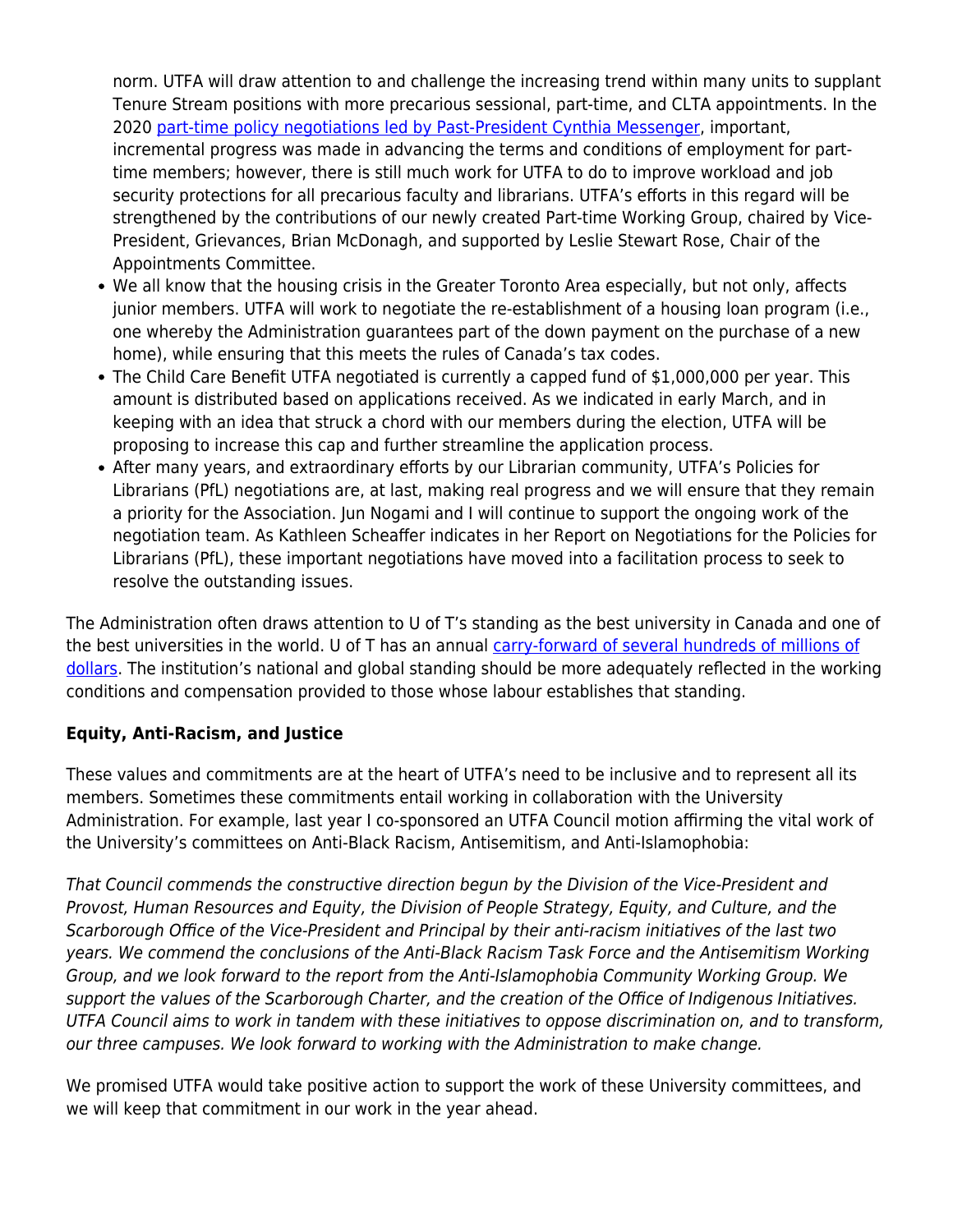UTFA now has a very active and engaged Pension Committee that is working hard to ensure that our jointly sponsored pension plan invests ethically and responsibly, paying particular attention to the issue of climate justice and investment choices. (See the Report of the Chair of the UTFA Pension Committee and UTFA Representative on the Employee Sponsor Committee of the University Pension Plan, Past-President Cynthia Messenger, to learn more.)

Sometimes, commitments to equity, anti-racism, and justice necessitate challenging the Administration. UTFA did that by endorsing and amplifying the "Letter from Historians" that called on Simcoe Hall to take more seriously the threat of anti-Asian racism at U of T. It is what UTFA did, and what colleagues who supported CAUT's censure motion did, when expressing dissent with the Administration's tolerance of inappropriate influence by a donor with respect to a law school hiring decision. It is also what UTFA has done for years on salary discrimination. UTFA has filed an Association grievance on salary discrimination based on gender, Indigeneity, racialization, or membership in other (sometime intersecting) equityseeking groups. Through this grievance, UTFA has previously achieved material gains for Tenure Stream and Librarian women, although we are challenging the adequacy of the former. Our Association grievance also produced a Librarian Systemic Bias Working Group (co-chaired by UTFA Member-at-Large Whitney Kemble and myself), which began meeting this past year to explore biases in the librarian compensation system (for example, in the PTR process and the promotion process).

Recently, UTFA finally secured a legal right to access salary data collected by the Administration about equity-seeking groups—something the Administration had been refusing to share with UTFA for many years. UTFA can now analyze the data and develop a legal strategy for addressing salary discrimination for all UTFA members from equity-seeking groups for whom data exist at U of T. We are also carefully scrutinizing salary data for Teaching Stream, part-time, and CLTA faculty members to ensure they are not left behind. The expansive scope of UTFA's work related to equity, anti-racism, and justice has been supported by UTFA's superb Equity Committee chaired by Kass Banning. While the integration of equity, anti-racism, and justice is foundational to all our Association's work, under her leadership this Committee has focused its attention on advancing a range of important projects and initiatives at UTFA.

UTFA must also continue to examine where its own internal practices fall short of our avowed commitments to equity, anti-racism, and justice. To that end, over the past year and a half I worked closely with the successive chairs of UTFA's Membership Committee, Keith Adamson and Judith Taylor, and our U of T colleagues more broadly, to recruit more diverse and representative faculty and librarians to UTFA's governing bodies—Council and Executive. Together, we organized and conducted focus groups with equity-seeking groups of UTFA members, including Black and Indigenous faculty, and women in STEM, to identify areas of concern for UTFA to address in its equity work.

UTFA is also engaged in ongoing, long-term learning, to help us better understand and fulfil our obligation to contribute to the decolonization and Indigenization of the academy, including via negotiations. (For one key example, see the Report of the Chair of the Retired Members Committee, Jody Macdonald, who co-organized a talk by Dale Turner, titled **[Engaging with Indigenous Perspectives at U of](https://www.utfa.org/sites/default/files/dale-turner_0.m4a)** [T,](https://www.utfa.org/sites/default/files/dale-turner_0.m4a) for UTFA's Annual Retiree Reception.)

#### **Health and Safety**

UTFA has continued its principled advocacy over the past year to protect the health and safety of students, staff, faculty, and librarians. Via the [COVID LOU](https://www.utfa.org/content/utfa-council-ratifies-covid-lou-agreement-reached-administration), advocacy for a revised and strengthened University policy requiring proof of vaccination, improved water safety (Legionella) procedures, mask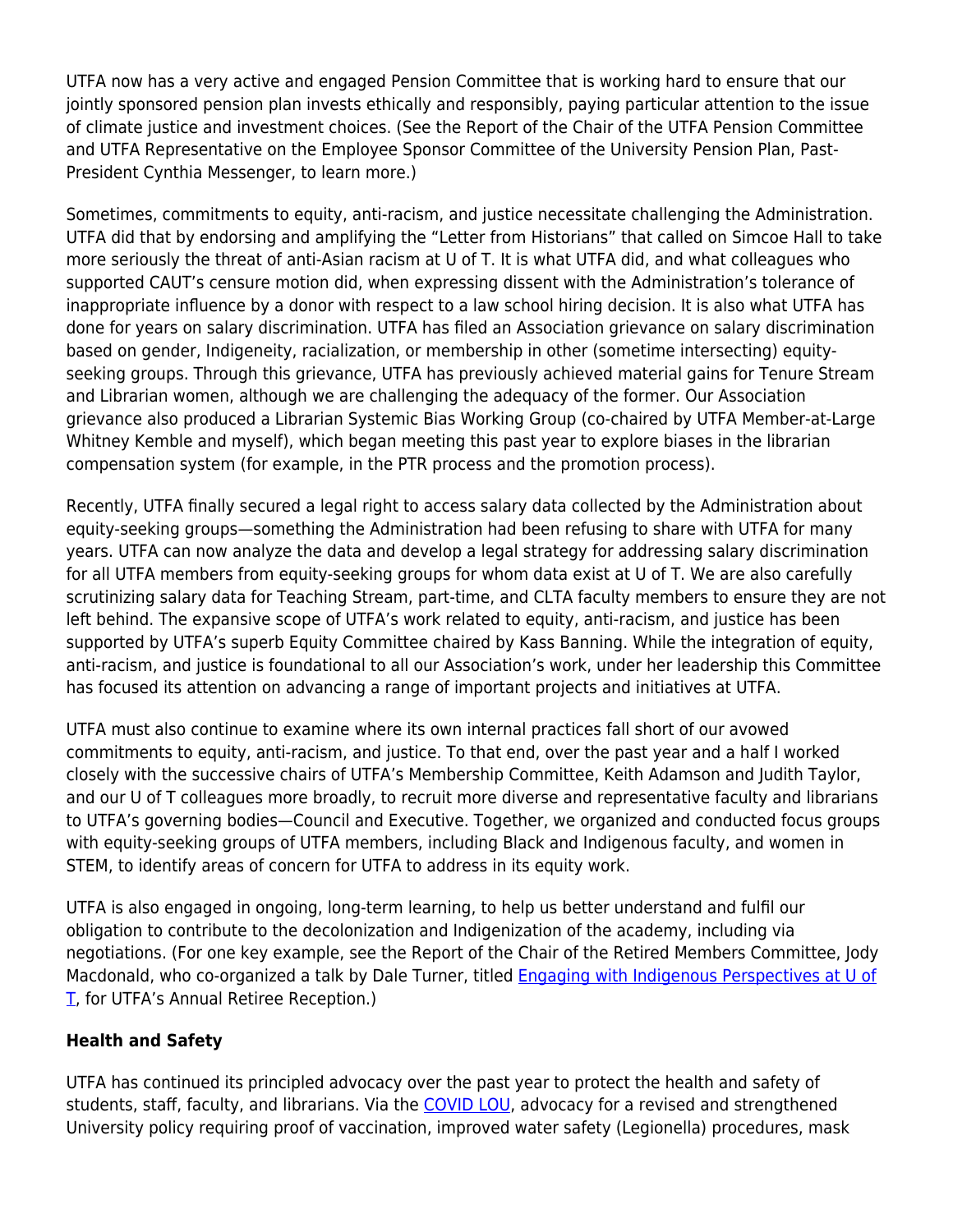mandates, and ongoing ventilation upgrades, UTFA has been effectively pressing for a safer response to COVID at U of T, and safer conditions for the return to in-person work.

We couldn't do this work without listening carefully to, and being aligned with, our expert advisory group of internationally recognized public health scientists. Those being honoured at this year's AGM as UTFA Academic Citizenship Award recipients are outstanding examples of scholars who are using their expertise to contribute to the health, safety, and well-being of UTFA members, the U of T community, and our world beyond the University. They are: Professors Arjumand Siddiqi, Ashleigh Tuite, David Fisman, James Scott, Jeffrey Siegel, and Paul Bozek.

The coalition work of UTFA, employee unions, and student unions at U of T, across the GTA, and in the broader academic sector deepened in the last two years. We worked together closely to promote health and safety positions of common concern. To elaborate on one notable example, last summer the Administration initially resisted requiring proof of vaccination to come on campus. After expert advice, an open letter, student and campus union coalition lobbying, and a blitz of media interviews, UTFA and the coalition were able to effect meaningful, positive, change: the University Administration improved its position and adopted a genuine mandate that kept everyone much safer. Sustained advocacy of this type established for UTFA a respected national reputation as a leading voice on health and safety in the academic sector.

Our important work in coalition continues. At present, UTFA and groups across U of T are working to address the Administration's plan to "pause" the campus mask requirement effective May 1, 2022. Given the sixth wave of the pandemic, and the efficacy of (especially higher grade) masks in conferring protections and mitigating the spread of the virus, this intended "pause" is a serious concern both to our members and to the broader University community. Many other Ontario universities have recently announced that their mask mandates will be maintained or extended; UTFA and the coalition will continue to advocate for the University of Toronto Administration to follow suit.

Throughout the (ongoing) pandemic, UTFA's Central Health and Safety Committee has steadfastly advocated for five key principles to guide policymaking: respect for science; transparent decisionmaking; the precautionary principle; striving for best practices that exceed legislated minimum standards; and consultation and cooperation with all affected members of the University community. As the pandemic continues, and widespread misinformation and political interference in public health decision-making increase our shared risks, these principles are more important than ever.

In-person work at U of T is and will be much safer because of UTFA's principled and effective advocacy. Furthermore, many of our proposals, such as those to improve indoor air quality and reduce overcrowding in classrooms, hold the promise of a safer and healthier university beyond the pandemic.

#### **Strengthening UTFA's Capacity to Protect and Advance Members' Rights**

One of UTFA's key responsibilities is to ensure that faculty and librarians are treated fairly and in accordance with established rules, and that they are not subject to arbitrary decisions or unfair biases by those in positions of power in the University. As the report of the Vice-President, Grievances**,** Brian McDonagh**,** makes clear, UTFA provides a great deal of confidential advice and counsel to a large and increasing number of individual UTFA members seeking both informal and formal resolutions to workplace conflicts. If you, as an individual faculty member or librarian, have a problem, UTFA has your back.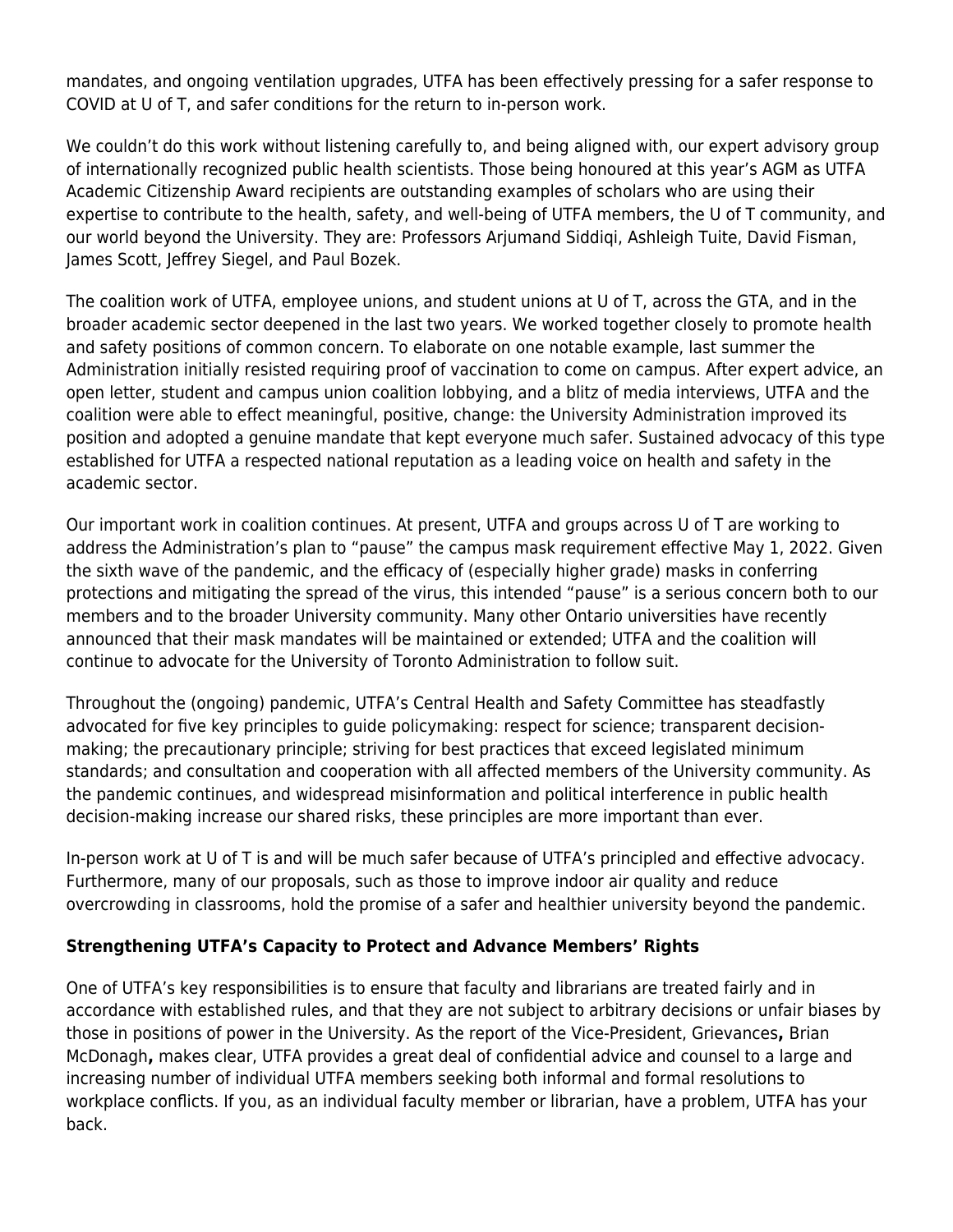The issue here is not just the vulnerability of individuals. UTFA's members want us to serve as a strategic and effective bulwark against the Administration's power when it infringes on UTFA members' collective rights and interests**.** That is also why it is so important for UTFA to be able to advance the interests of members via Association grievances and policy negotiations.

One of UTFA's Association grievances, on the misuse of student evaluations of teaching/student course evaluations (SETs/SCEs), is a good example of UTFA's efforts to protect members from well-documented unfair and discriminatory biases in the evaluation of their teaching. UTFA's legal work on this issue is also being supported by the Chair of the Appointments Committee, Leslie Stewart Rose, who outlines in her report some of the Committee's inspired work on the issue. Similarly, under the leadership of Sherri Helwig, the Teaching Stream Committee is contributing enormously to UTFA's ongoing efforts to improve the working conditions, PTR, and pay for the stream (see Sherri's report).

Because U of T lacks an academic senate, it is also essential that UTFA defend and promote academic freedom and collegial governance as core values of the Association and of the University**.** UTFA's advocacy for the closely aligned principles of collegiality, shared information, open consultation, meaningful representation, inclusivity, shared decision-making, and shared accountability in university governance remains vital.

#### **Membership Outreach, Inclusion, and Engagement**

Despite the constraints created by the pandemic, UTFA has established an unprecedented level of membership outreach, inclusion, engagement, and dialogue. We have done this over the past two years through constituency-based and all-members' meetings, town halls, expert panels, focus groups, small group discussions, and member surveys. We have engaged more often and more widely with significantly more consultation, surveying, and direct dialogue with the membership than any other Executive in UTFA's history. We also owe an enormous debt of gratitude to Judith Taylor, Chair of the Membership Committee, for her stellar work advocating for, encouraging, and facilitating UTFA Council representatives' communications with their constituencies.

Some of our membership outreach work has been ongoing for many years, as in the case of UTFA's Librarians Committee. Chaired by Harriet Sonne de Torrens, this excellent committee regularly hosts insightful and well-attended information sessions, workshops, and other events. In other cases, new committees such as the Barriers to Research Working Group, under the leadership of Michael Attridge, are consulting broadly with representatives from all streams—and Tenure Stream researchers who do diverse kinds of research—in the design of an initial survey that will be circulated to and, we hope, engage a majority of the membership. Finally, in some cases individual UTFA Executive members, including Member-at-large Nasim Niknafs, help to raise awareness of, and support among UTFA members for, worthwhile external initiatives such the Students for Survivors Campaign to improve the University's response to sexual violence. Be sure to read the rest of this AGM Newsletter to find out more about a variety of UTFA's activities in which you might wish to participate.

At UTFA we are eager to continue to expand and democratize our membership outreach and participation in the coming year.

#### **Thanks**

I want to thank the members of UTFA's Executive, Council, and Committees, who participate with resolve and energy in the work of the Association. I must acknowledge Vice-President, Salary, Benefits, Pensions,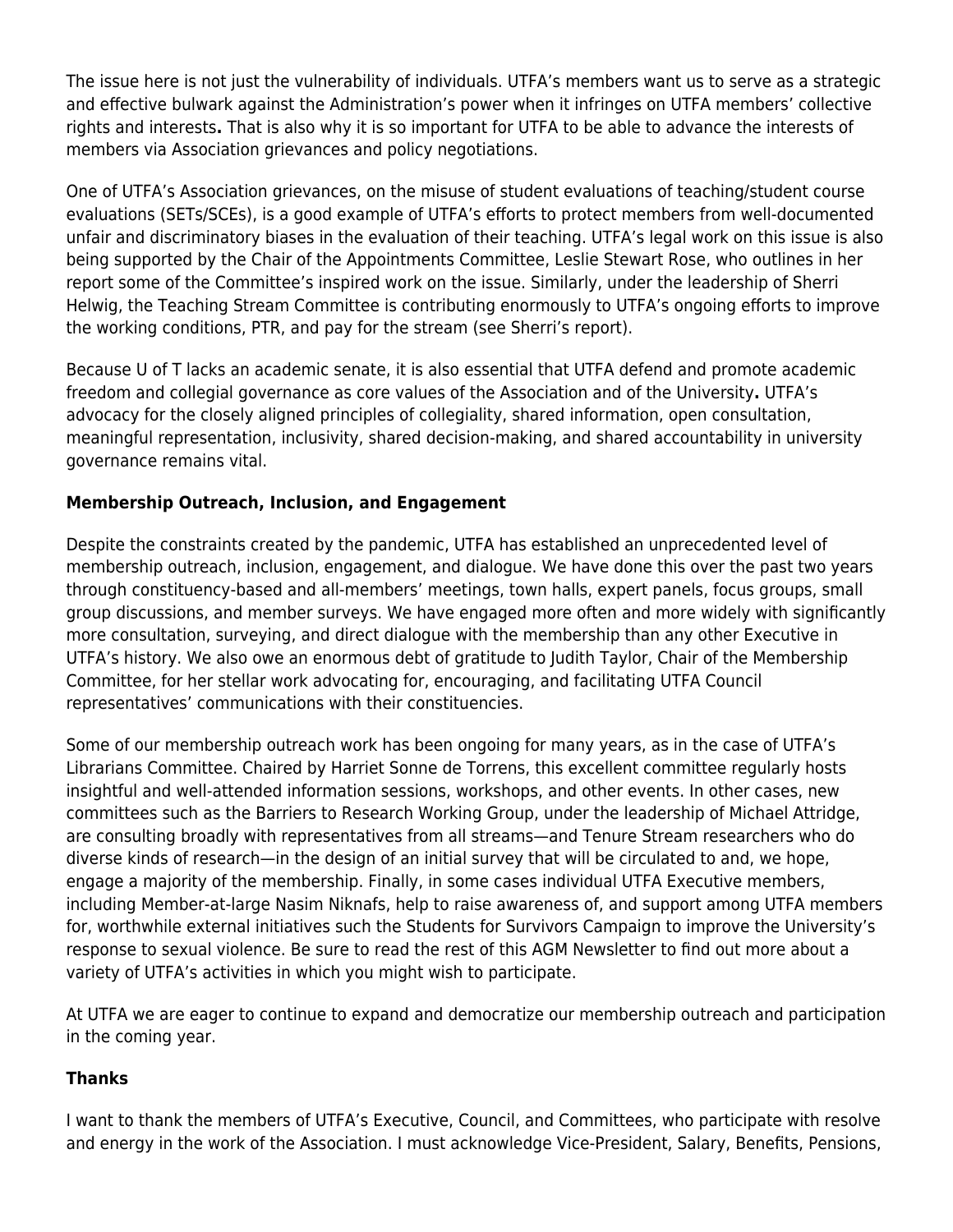and Workload, Jun Nogami for his outstanding contributions to UTFA. He has demonstrated an unwavering commitment to our members in this second year of his vice-presidency.

Many thanks to UTFA's dedicated office staff, who carry out the day-to-day tasks required to ensure UTFA meets the needs of its members: Chris Penn, Marta Horban, Rucsandra Schmelzer, Nicole Ptinis, Claire Reyes, and Susanne Waldorf. I also want to acknowledge UTFA Treasurer Maureen Stapleton's work with staff to strengthen UTFA's financial policy and procedures. Her efforts and expertise are greatly appreciated! Many thanks to UTFA's insightful legal team: Helen Nowak, Reni Chang, Heather Diggle, Samantha Olexson, Khaleda Rashid, and Crystal Doyle. I am also grateful for the leadership that Kathy Johnson has provided UTFA as Executive Director.

Finally, I offer my thanks to you, our members, for your ongoing support for the work of UTFA during a challenging year. Our members are our strength.

Terezia Zorić UTFA President

[back to table of contents](#page-0-0)

# <span id="page-8-0"></span>**Report of the Vice-President, Salary, Benefits, Pensions and Workload**

#### **SBPW Bargaining**

This past year UTFA's bargaining team engaged in a tough round of negotiations with the Administration, resulting in a three-year agreement covering the period from July 1, 2020, to June 30, 2023. The outcome of negotiations/mediation determined salary and benefits improvements for the first two years of the deal. The terms for the third year will be determined in the fall through arbitration.

Salary and benefits increases in this round were constrained by Bill 124 (the Protecting a Sustainable Public Sector for Future Generations Act, 2019), which restricts salary increases to 1% per year during the three-year period covered by this agreement. The legislation also puts a limit of 1% per year on total compensation, which means that the amount of money available for benefits improvements is also limited.

UTFA is a participant in OCUFA's Charter challenge against Bill 124, but it may be years before the court renders a decision on the constitutionality of the legislation.

To achieve the historic gains to benefits made in this round of bargaining, the UTFA bargaining team, led by UTFA President Terezia Zorić and myself, pushed back on the Administration's estimates for both the spending envelope for benefits and the costing of proposed improvements, which resulted in a larger suite of improvements. The benefits improvements that came into effect March 1, 2022, are summarized in the table below.

#### **Year 1 benefits improvements:**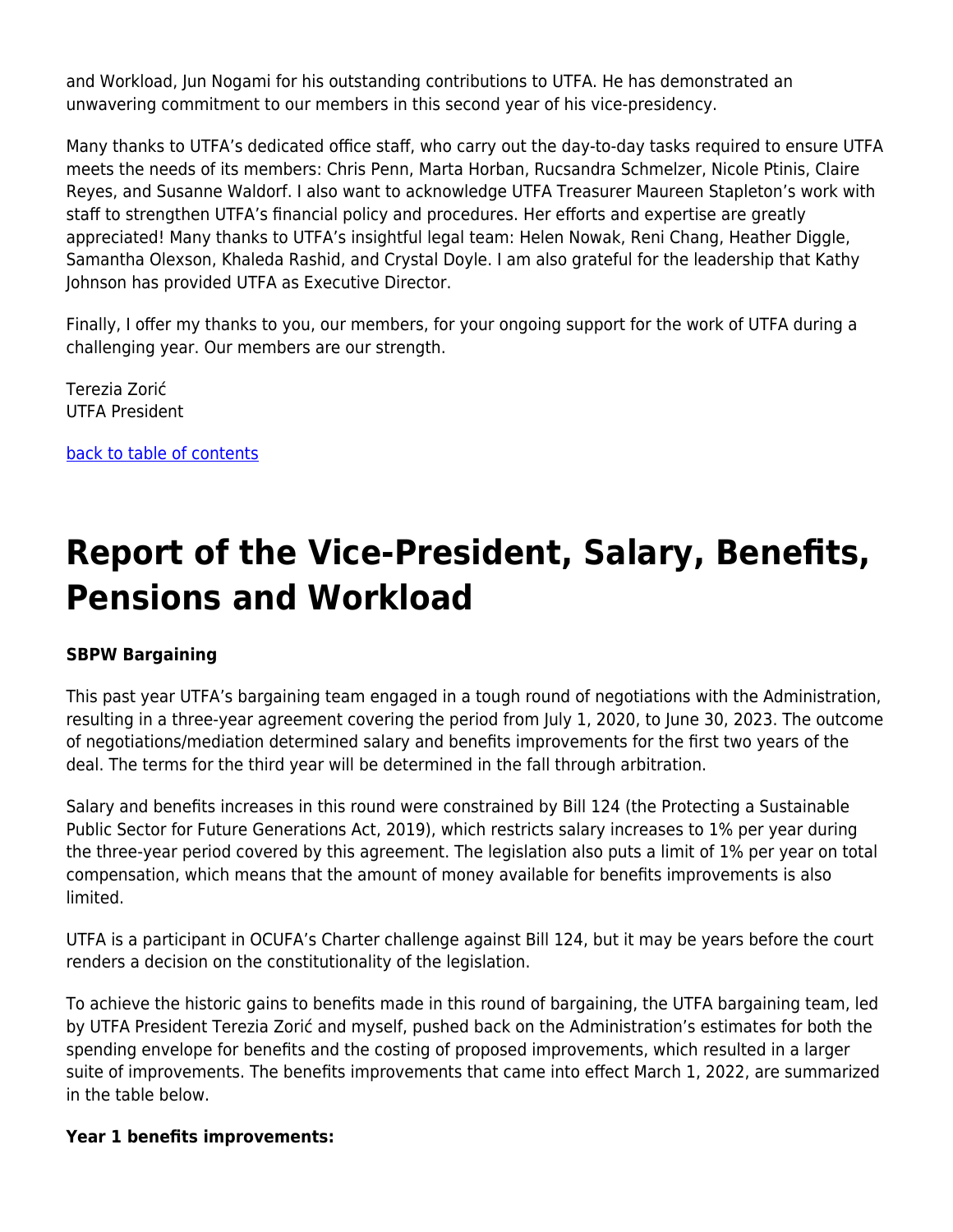An additional \$180 is to be deposited into each active member's Health Care Spending Account (HCSA), with an effective deposit date of July 1, 2020. This is a one-time only adjustment that acknowledges that benefits improvements for 2020–2021 could not be utilized during that year. This additional money expires on June 30, 2022, if not spent by that date.

#### **Year 2 benefits improvements:**

An additional \$50 is to be deposited into each active member's HCSA, with an effective deposit date of July 1, 2021. This is a one-time only adjustment that acknowledges that benefits improvements for 2021–2022 are available for only part of the year.

The following improvements, applicable to both active and retired members, were also achieved:

|                          | Old coverage                | <b>New coverage</b>                                                                       |
|--------------------------|-----------------------------|-------------------------------------------------------------------------------------------|
| Mental health            | \$3000                      | \$5000<br>Marriage and Family<br>Therapist and Addiction<br>Counsellor added as providers |
| Vision Care              | \$450 per 24 months         | \$700 per 24 months<br>laser vision correction as<br>eligible expense                     |
| Major Restorative Dental | \$2800                      | \$5000                                                                                    |
| Paramedical              | \$1250                      | \$2500<br>Chiropodist added as provider                                                   |
| Orthodontics             | 50%, lifetime max of \$2500 | 75%, lifetime max of \$5000                                                               |

At the beginning of bargaining in the spring of 2020, UTFA identified the following bargaining priorities through a series of member surveys and town halls:

- Fair compensation, including the payment of PTR;
- Fair and equitable workloads;
- Mental health benefits improvements;
- Streamlined accommodation procedures;
- Health and safety protections; and
- Keeping the retiree health benefits plan the same as that for active members.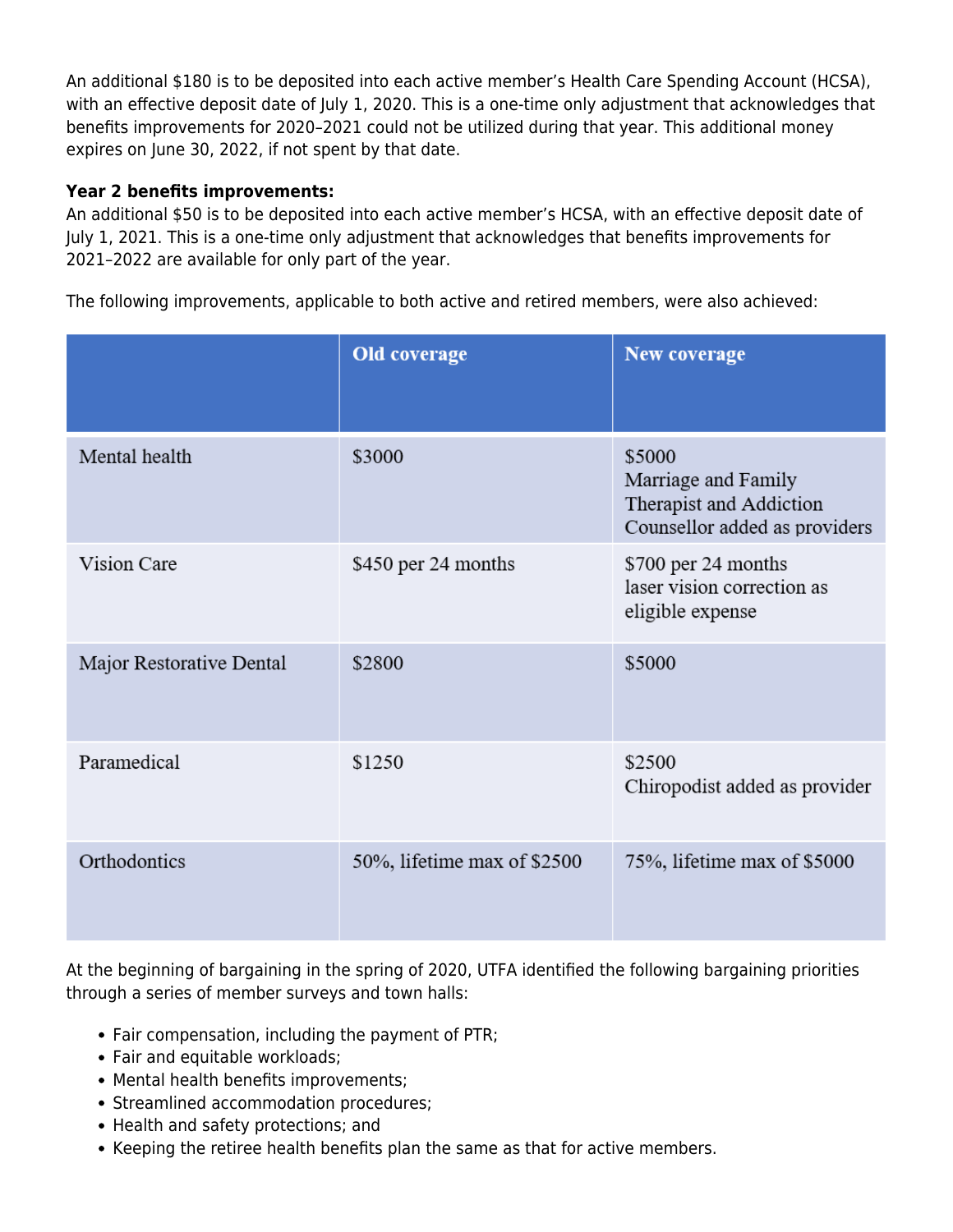Clearly, we have made progress on many of these priorities.

In arbitration, UTFA will continue to pursue the salary, benefits, and workload proposals for Year 3 that have been tabled as part of these negotiations. These include important policy changes related to workload and an increase to the number of librarian research days.

You can read a complete list of items that might be tabled by either UTFA or the Administration in the appendices to the [agreement.](https://www.utfa.org/sites/default/files/SBPW-MOS-UofT-01-24-2022.pdf?utm_medium=sendy)

With respect to benefits, UTFA has tabled a number of improvements for Year 3 (July 1, 2022-June 30, 2023). You will also see that the Administration has proposed cuts to benefits that likely impact retirees disproportionately, and that it has proposed to exclude retirees from any Year 3 benefits improvements. UTFA has been steadfast throughout bargaining in our refusal to differentiate retirees' and active members' benefits. Maintaining the same health benefits for retirees has been a long-standing, fundamental, principle for UTFA. We will resist any deviation from equal treatment related to the health benefits of active and retired members. The University of Toronto is in a very healthy financial position, with revenue and enrolments up. If the Administration continues to pursue its proposal to exclude retirees from Year 3 benefits improvements, we will engage our membership in a campaign to make clear that this is unacceptable to UTFA members.

The following outlines some of the other priority areas of UTFA's work in SBPW.

#### **Joint Benefits Committee**

The Joint Benefits Committee monitors the usage of benefits and addresses any concerns brought forward either by UTFA, on behalf of members, or by the Administration. We had expected your healthcare premiums to decrease due to reduced utilization of benefits during COVID. However, this did not happen. We have asked for the financial statements for the benefits plan so that we can analyze where the money is going, and exactly how much we are paying to Greenshield for administrative services. This data will strengthen our bargaining position for benefits in the future.

#### **Policies for Librarians Negotiations**

Negotiations to modernize the Policies for Librarians (PfL) are ongoing. The negotiation process has drawn out over many years. While UTFA has prevailed on some issues, we are now shifting to a formal facilitation process to resolve outstanding issues. UTFA President Terezia Zorić and I will continue to support the PfL team at this next stage.

For more details, see below the Report of the Chief Negotiator, Policies for Librarians. Congratulations to the team for the agreements negotiated to date.

#### **University of St. Michael's College Bargaining**

St. Michael's concluded its last round of negotiations in late winter 2021. As part of that agreement, three working groups were established to look at: the measurement of teaching effectiveness in light of the problematic nature of SETs; whether or not there's a gender-based salary gap at the University; and the possibility of St. Michael's joining the UPP. All three groups have been busy over the past year and expect to conclude their mandates in the coming months.

#### **COVID LOU**

Some of the most urgent bargaining issues that UTFA identified during its consultations with members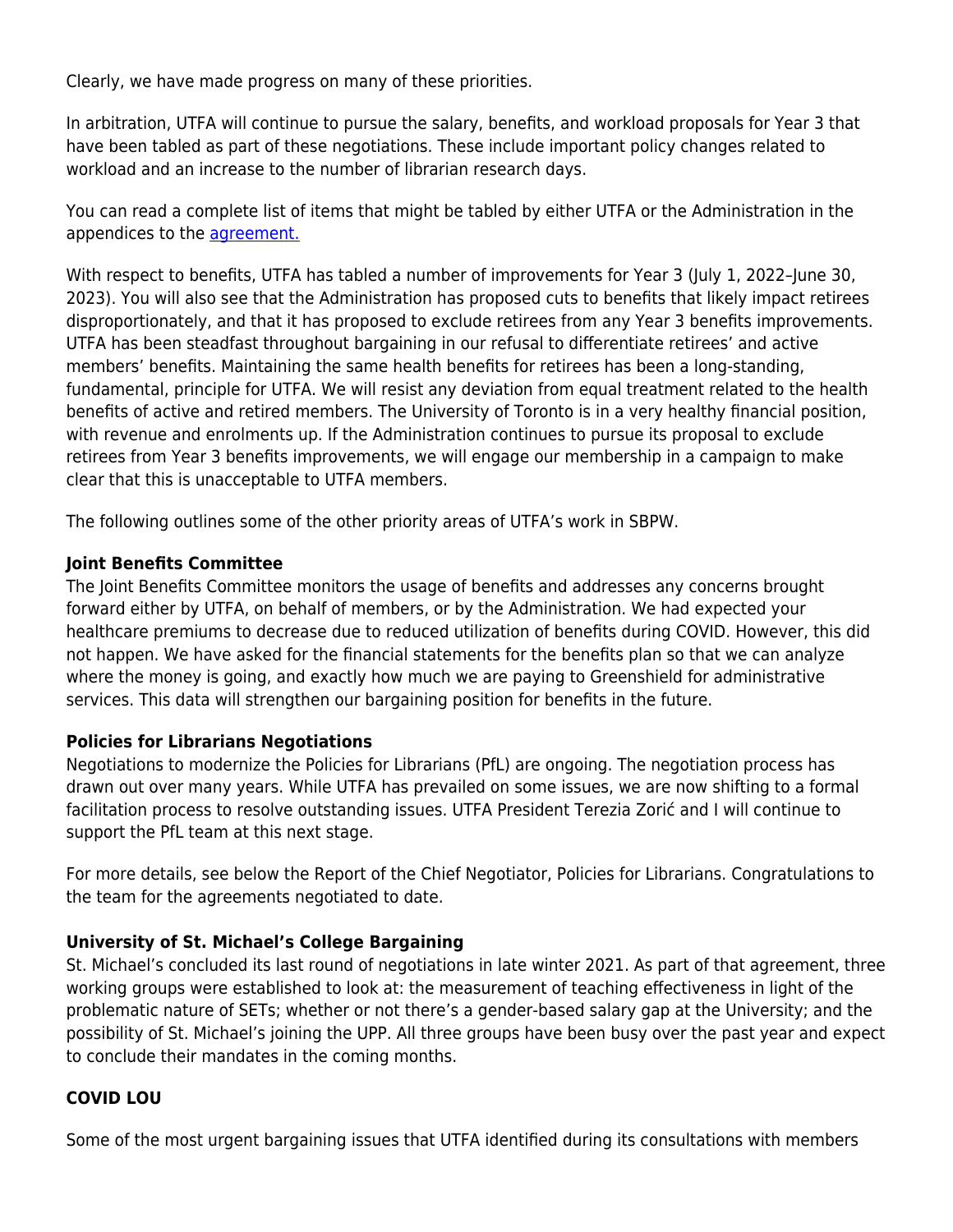were related to the pandemic. To address the urgent and pressing concerns of our members, COVIDrelated bargaining priorities were split off into a separate series of negotiations that resulted in a COVID Letter of Understanding (LOU) that was signed in August 2021.

The LOU provided:

- An alternative mechanism for the assessment of PTR for work during the 2020-2021 academic year;
- A modest amount of workload relief for those members with the heaviest teaching loads;
- Protections against dual delivery of courses;
- Making SET scores optional for PTR and promotions processes;
- Better communication to members about accommodations arrangements; and
- A separate fund, COVID-19 Expense Reimbursement Fund (CERF), to reimburse members for some of the expenses associated with the shift to remote work.

I am proud to report that the COVID LOU that UTFA negotiated with the Administration is described by our peer faculty associations as one of the strongest in the University sector.

In the Fall 2021 term, when it became apparent that the fifth wave of the pandemic would result in further public health measures, UTFA took immediate steps to negotiate a renewal of the terms of the COVID LOU. The agreement was renewed for the Winter 2021 term on February 24, 2022. This provided extensions of:

- the alternative mechanism for the assessment of PTR to work done in the 2021–2022 academic year;
- the workload relief for members with the heaviest teaching loads during the 2021–2022 academic year; and
- the eligibility period for expenses that could be reimbursed under the CERF.

In addition, UTFA will continue meeting with the Administration to discuss how the accommodation provisions in the COVID LOU have been implemented. We are concerned about unnecessary delays and difficulties many of our members have experienced when seeking medical accommodation and about reports of onerous documentation requirements that have acted as a barrier in some cases.

#### **Thanks**

I would like to end by thanking UTFA staff, especially our counsel, Reni Chang, and legal assistant Crystal Doyle for their support in bargaining; our Executive Director Kathy Johnson for her advice and wisdom; and Emma Phillips at Goldblatt Partners for her hard work.

Thanks also to the dedicated members of the SBPW bargaining team who persisted through an arduous round: Roy Gillis, Mary Alice Guttman, David Roberts, Arjumand Siddiqi, and Harriet Sonne de Torrens.

Most of all, I would like to thank UTFA President Terezia Zorić for all that I have learned from her this year, and for her willingness to co-lead SBPW and COVID LOU negotiations in addition to the many other good things that she does in her role.

Jun Nogami Vice-President, Salary, Benefits, Pensions, and Workload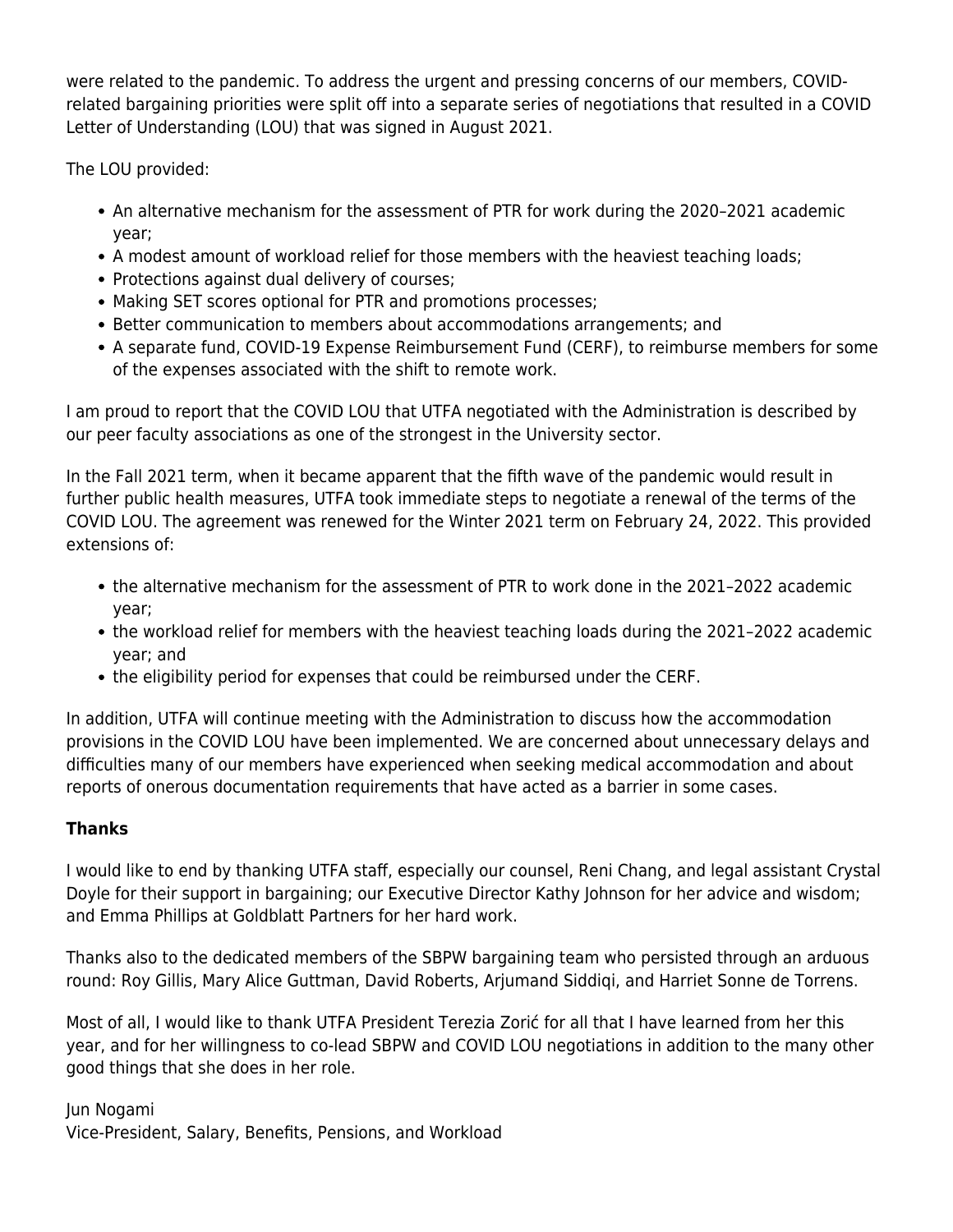# <span id="page-12-0"></span>**Report of the Chair of the UTFA Pension Committee and UTFA Representative, UPP Employee Sponsor Committee**

The University Pension Plan (UPP) was launched on July 1, 2021. The pensions of new hires as of that date are covered by the UPP rules. The UPP is governed by the Board of Trustees (BoT) and the Joint Sponsors (JS). The JS comprises the Employee Sponsor Committee (ESC) and the Employer Sponsor Committee (ERSC). Please see this year's updated [UPP organizational chart f](https://www.utfa.org/sites/default/files/upp_org_chart_march_2022.pdf)or a brief explanation of the roles of the UPP boards.

For detailed information on the plan, please see the [member handbook](https://myupp.ca/wp-content/uploads/2021/06/13838-UPP-Member-Booklet-Dec-2021.pdf) on the UPP website.

During 2021–2022, the ESC continued to work on building the plan. Activities and initiatives included the following: providing feedback to the BoT on member engagement sessions and surveys in November 2021 and March 2022; negotiating participation agreements for new plan entrants and processing related documentation; developing guidelines for new plan entrants; meeting with the BoT Chair and CEO for updates on the development of Responsible Investing (RI) approaches, on staff hires, and on administrative infrastructure and systems; meeting with unrepresented plan members (university administrators without union or equivalent representation); meeting with unions with no seats on the ESC; and communicating with OCUFA on pensions.

#### **News:**

- On January 1, 2022, faculty in the Trent University faculty pension plan, staff at the University of Guelph Faculty Association, staff at the UPP, and staff at UTFA joined the UPP. See the [member](https://myupp.ca/wp-content/uploads/2021/06/13838-UPP-Member-Booklet-Dec-2021.pdf) [handbook](https://myupp.ca/wp-content/uploads/2021/06/13838-UPP-Member-Booklet-Dec-2021.pdf) for a complete list of employers in the plan.
- On March 8, 2022, the BoT expanded on its RI policy by announcing new emissions reduction targets: net-zero by 2040 and interim targets for 2025, 2030, and 2035. Note that the BoT is not committing to blanket divestment but thus far has sought to develop an engagement approach. The ESC will seek more clarity on the emissions reduction initiative and greater transparency in terms of plan investments.
- As of April 1, 2022, all plan investments will have moved over to the BoT's control.
- The UPP is responsible for preparing annual actuarial valuations and is in the process of doing so for January 1, 2022.

The [terms of reference for the UTFA Pension Committee](https://www.utfa.org/content/utfa-pension-committee-revised-terms-reference-0) were significantly revised and updated in December, and facilitated the election of a Committee that is "sufficiently knowledgeable, competent, and engaged vis-à-vis the UPP that it can provide helpful discussion and advice to the Committee as a whole/ESC representative and represent the views of Council and the UTFA membership in its deliberations." It is intended that "all Committee members should be able to: 1) recognize the diverse and varied perspectives of the UTFA membership in the Committee's deliberations on pensions and the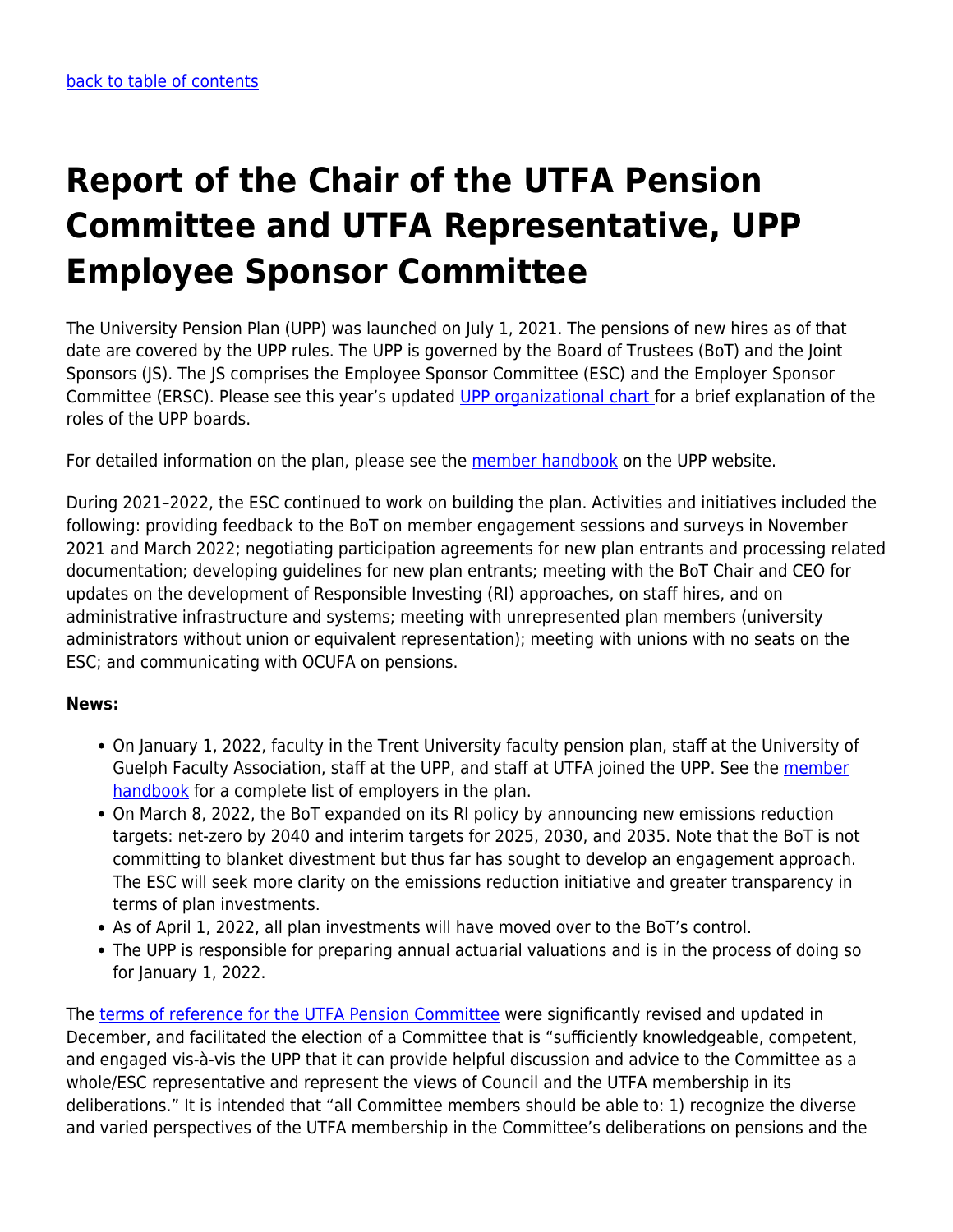advice it provides the Chair and others at UTFA; 2) help UTFA communicate its members' needs and wants to the UPP Employee Sponsor Committee and Board of Trustees; and, 3) disseminate accurate and timely information on pensions to the Executive, Council, and as appropriate, to the UTFA membership."

Since its election, the Committee offered detailed feedback on two drafts of the BoT RI survey that resulted in substantial change to the survey. The Committee is actively committed to RI, even though Committee discussions represent a range of views. While the Committee encourages the decarbonization of the portfolio, it recognizes the importance of social and governance aspects of RI. In February, Paul Downes gave a presentation on sample RI language in which Paris Agreement–aligned approaches were central. Other speakers will be invited to speak to the Committee on an array of issues in the coming months. Legal advisor to the ESC, Murray Gold, will speak to the Committee on the fiduciary responsibility of the BoT.

I would like to thank the members of the UTFA Pension Committee for their hard work and devotion to the success of the UPP: Joseph Carens, Paul Downes, Erica Kim, Lisa Kramer, James Mason, Jun Nogami, Marcin Pęski, Maureen Stapleton, and Terezia Zorić. My thanks and gratitude to Louis Florence, Mary Alice Guttman, and Brian McDonagh, who cycled off the Committee in 2021. I would also like to thank Hugh Mackenzie, UTFA's appointee on the Board of Trustees. UTFA staff continue to play an important support role, and I wish to recognize and thank Crystal Doyle, Kathy Johnson, Chris Penn, and Nicole Ptinis.

Cynthia Messenger Chair, UTFA Pension Committee UTFA Representative, UPP Employee Sponsor Committee

[back to table of contents](#page-0-0)

### <span id="page-13-0"></span>**Report of the Vice-President, Grievances**

#### **Grievance Portfolio**

The UTFA legal team has been busier this academic year than ever. Between July 1, 2021, and end of March 2022, the UTFA lawyers responded to 517 member inquiries. This is a 65% increase from the same period last year (314 inquiries between July 2020 and March 2021). More than half of this year's inquiries were concentrated in six areas, frequently in relation to COVID: accommodations, often involving requests to teach online; health and safety; PERA, often combined with the newly negotiated CERF; PTR; teaching; and workload.

In the past two years, there has been a significant increase in the number of members seeking advice related to investigations launched by the Administration. These investigations have been initiated under several University policies, including the Workplace Harassment policy, the Graduate Supervision Guidelines, the Framework to Address Allegations of Research Misconduct, and the Sexual Violence policy. The UTFA legal staff have been keenly observing new and concerning trends in how the Administration undertakes these investigations, noting several concerns related to procedural fairness, timeliness of complaints, and selection of investigators. UTFA President Terezia Zorić and I are working with legal staff to raise our concerns and make recommendations to the senior Administration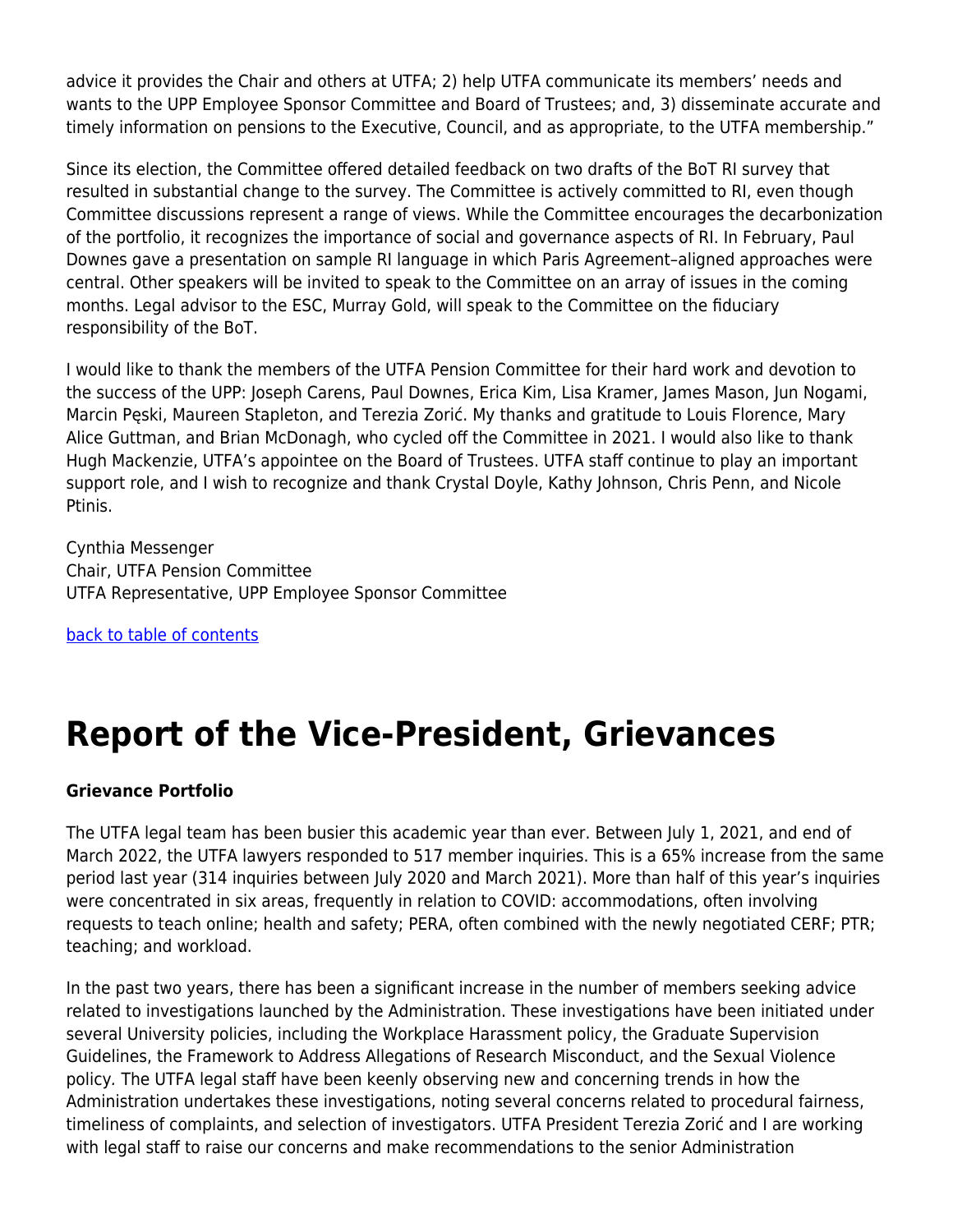#### **Sexual Violence Policy LOU Negotiations**

This year I joined the UTFA team, led by Terezia Zorić, negotiating the Sexual Violence Letter of Understanding (LOU) with the Administration. The other team members are Roy Gillis, Azita Hojatollah Taleghani, and Kyla Everall. Most issues that remain unresolved relate to procedural fairness protections during investigations. The parties met with experienced facilitator Michelle Flaherty on numerous occasions. We are currently awaiting a response from the Administration on our last round of proposals.

#### **Implementation of Part-time Policy**

The new part-time policy [\(Policy and Procedures On Employment Conditions of Part-Time Faculty\)](https://governingcouncil.utoronto.ca/secretariat/policies/part-time-faculty-policy-and-procedures-employment-conditions-january-1-2021) negotiated by UTFA came into effect January 1, 2021. As part of the transition process for long-serving part-time faculty members, those with eight or more years of continuous service in the same unit who were renewed after the effective date were deemed to have a Continuing Appointment. Those with between five and eight years of service were reviewed in the fall for Continuing Appointments. While UTFA does not yet have statistics on the Continuing Appointment reviews, feedback from members indicates that these assessments were overwhelmingly positive.

Under the new policy, part-time faculty members in both streams are now eligible for promotion to Associate Professor/Associate Professor, Teaching Stream and Professor/Professor, Teaching Stream. The criteria and procedures for promotion are the same as for full-time faculty in the same stream, but with a reduced expectation as to the quantity of work, based on the part-time nature of the appointment. Although the promotion process officially begins in October, faculty members are encouraged to begin preparing their dossiers well in advance.

#### **Thanks**

The legal work of UTFA is supported by an excellent in-house legal team. With admiration and gratitude thanks go to Reni Chang, Samantha Olexson, Crystal Doyle, and Khaleda Rashid. Special thanks to Heather Diggle and General Counsel, Helen Nowak, for their outstanding contribution.

I wish to thank the UTFA Executive for their support and advice and in particular our Treasurer, Maureen Stapleton, our Executive Director Kathy Johnson, the office administration of Chris Penn and Marta Horban, and most importantly Terezia Zorić for her tireless support and mentoring.

Brian McDonagh Vice-President, Grievances

[back to table of contents](#page-0-0)

## <span id="page-14-0"></span>**Report of the Vice-President, University and External Affairs**

**Representation of UTFA at the Ontario Confederation of University Faculty Associations (OCUFA) and the Canadian Association of University Teachers (CAUT)**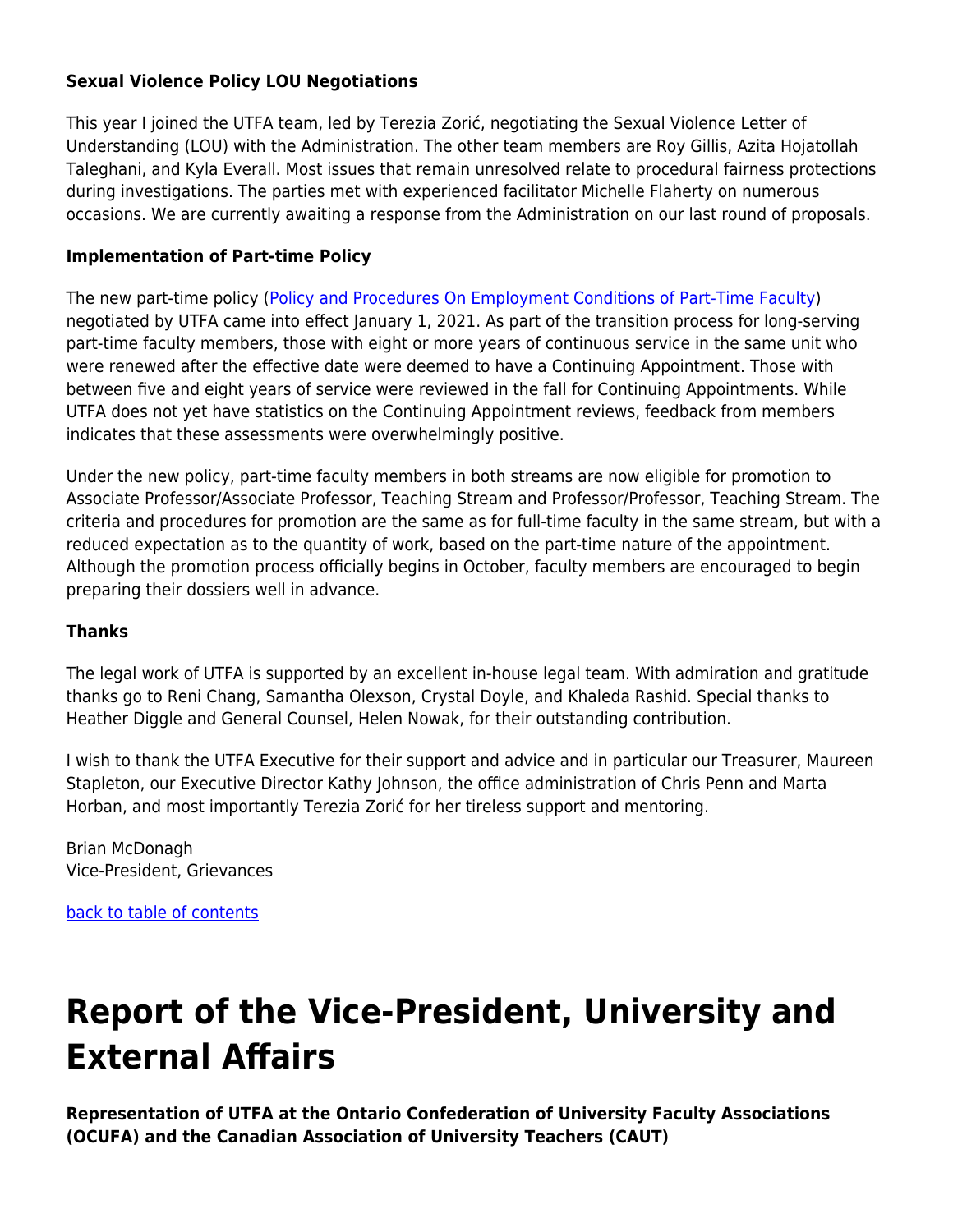As Vice-President, University and External Affairs (UEA), I serve as UTFA's representative on the boards of both OCUFA and CAUT. This has been a challenging year for many institutions of higher learning across Canada, due to the negative impacts of failures in collegial university governance structures, including at the University of Toronto. The funding cuts to programs and the dismissals of faculty and librarians at Laurentian University remain in effect, and the provincial government has been unresponsive to calls to restore funding to Laurentian. Similarly, there has been an increase in the number of strikes and labour disruptions at universities across the country. The shrinking financial support for higher education by the provincial and federal governments, the predominance of the "business model" approach to budgeting, and the COVID-19 pandemic have contributed to the complaints of increased workloads and stagnant or depressed salaries that are at the root of these labor actions.

#### **Initiative on Supporting Scholars at Risk Internationally**

The UEA Committee has begun the process of identifying existing programs and sources of financial support for scholars at risk internationally. While many programs are now emerging to support Ukrainian scholars and students at risk, the UEA Committee recognizes that there are scholars at risk across the world in many different countries. Communications are being sent out to identify existing programs and determine how UTFA members can become more aware of these programs to access them or contribute to them, or advocate within their own units or departments for more support for students and scholars at risk.

#### **Relaunching of the UTFA Academic Citizenship Award**

This past year, the UEA, Membership, and Executive Committees relaunched the UTFA Academic Citizenship Award. Council affirmed the Committees' choice and we are excited to present the 2021 UTFA Academic Citizenship Award at this year's AGM.

#### **UTFA Undergraduate and Graduate Student Awards**

One of the most rewarding and immediately impactful part of my responsibilities as Vice-President, University and External Affairs, has been organizing, awarding, and presenting the UTFA undergraduate and graduate student awards. The members of the University and External Affairs Committee were able to select outstanding scholars in need of support for both the Al Miller Memorial Award and the UTFA Undergraduate Tuition Award. The names and details of the successful recipients will be posted on the UTFA website.

#### **Participation on Other UTFA Committees and Bargaining and Negotiation Teams**

As Vice-President, University and External Affairs, I chaired the UEA Committee, and was also a member of our UTFA bargaining team, the Sexual Violence policy negotiations, and the UTFA representative to the University of Toronto Employee Associations and Unions (UTEAU). I am also a member of the Hate Crimes Working Group established by UTEAU that aims to improve the response to hate crimes and violence occurring at the University of Toronto.

#### **Acknowledgement of Member Contributions**

I would like to thank Keith Adamson and Marta Horban for their assistance with relaunching the UTFA Academic Citizenship Award and Chris Penn for her general administrative support. Thank you to the members of the UEA Committee for their engagement and dedication to the tasks of the Committee, and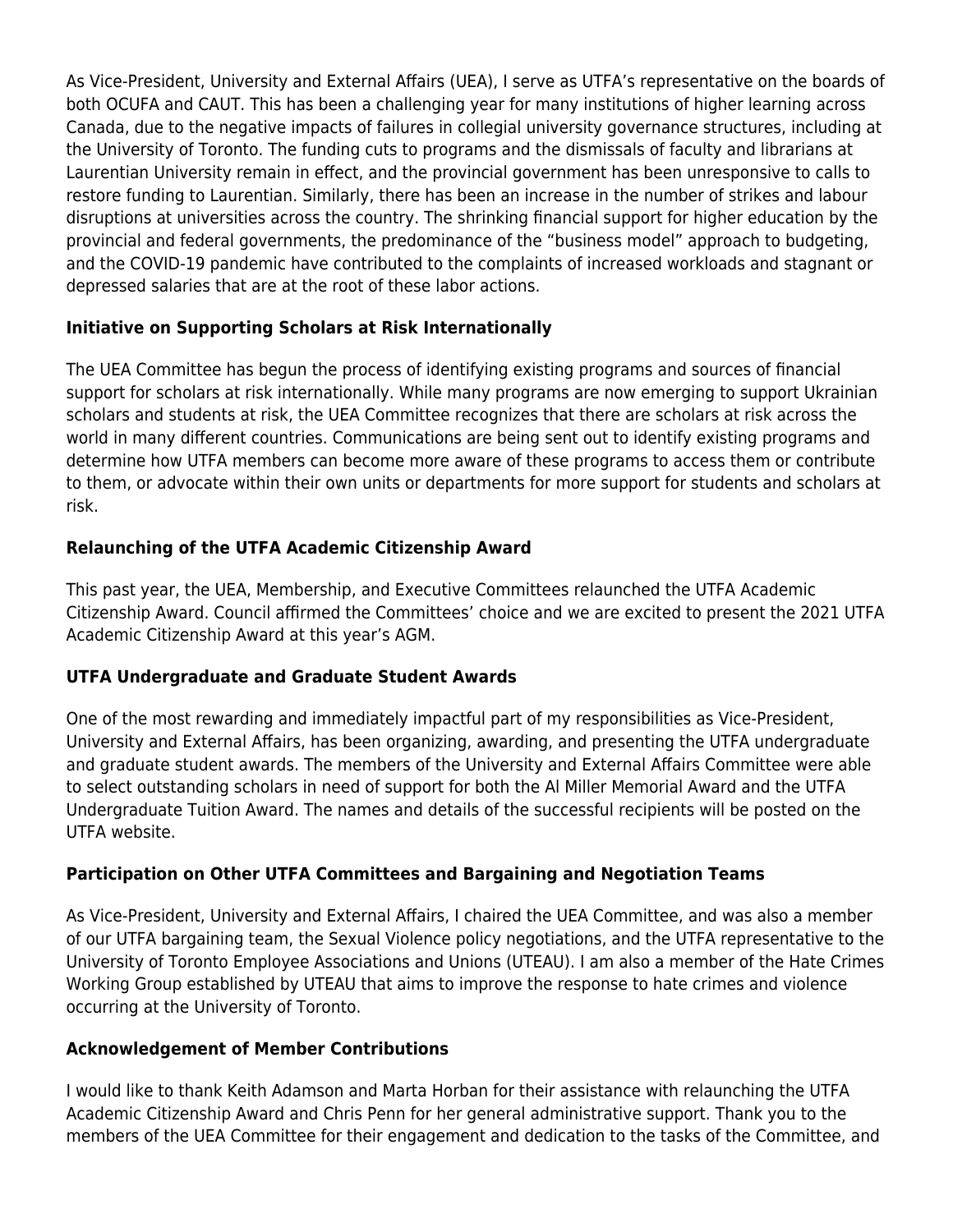special thanks to Terezia Zorić, who, despite her extremely busy schedule, was able to attend many of the UEA Committee meetings and contribute to the work of the Committee.

J. Roy Gillis Vice-President, University and External Affairs

[back to table of contents](#page-0-0)

# <span id="page-16-0"></span>**Report of the Treasurer**

This year we continued to strengthen UTFA's financial health and stability. Both are important because they ensure that UTFA can continue to do the important work of the Association.

UTFA continues to benefit from initiatives implemented during the COVID shutdown to improve operational efficiency and manage costs. These actions allowed us to eliminate the operating deficit without compromising the level of service provided to our members.

UTFA's financial health also benefitted from the strong performance of financial markets. The market value of our investment fund increased 12% in the year ending June 30, 2021, and recovered more than 20% from the COVID-driven lows of March 2020. The investment fund includes a \$1.5 million contingency reserve that cannot be accessed without the approval of the Executive Committee and Council. The fund continues to invest conservatively, with 40% of assets in high quality equities and 60% in defensive fixed income securities, in compliance with the UTFA Investment Policy.

UTFA's operating gains could not have been achieved without the hard work and dedication of our office staff. I would like to acknowledge strong contributions by Executive Director Kathy Johnson, Business Officer Marta Horban, and Bookkeeper Rucsandra Schmelzer. Thanks also to our President, Terezia Zorić, for her strong support.

The Association's audited financial statements for the fiscal year ended June 30, 2021, can be found [here.](https://www.utfa.org/sites/default/files/utfa2021financialstatements.pdf) We wish to thank Donna Mehta, CPA, of Mehta Professional Corporation for her advice and the timely completion of this year's audit.

Maureen Stapleton, CFA Treasurer

<span id="page-16-1"></span>[back to table of contents](#page-0-0)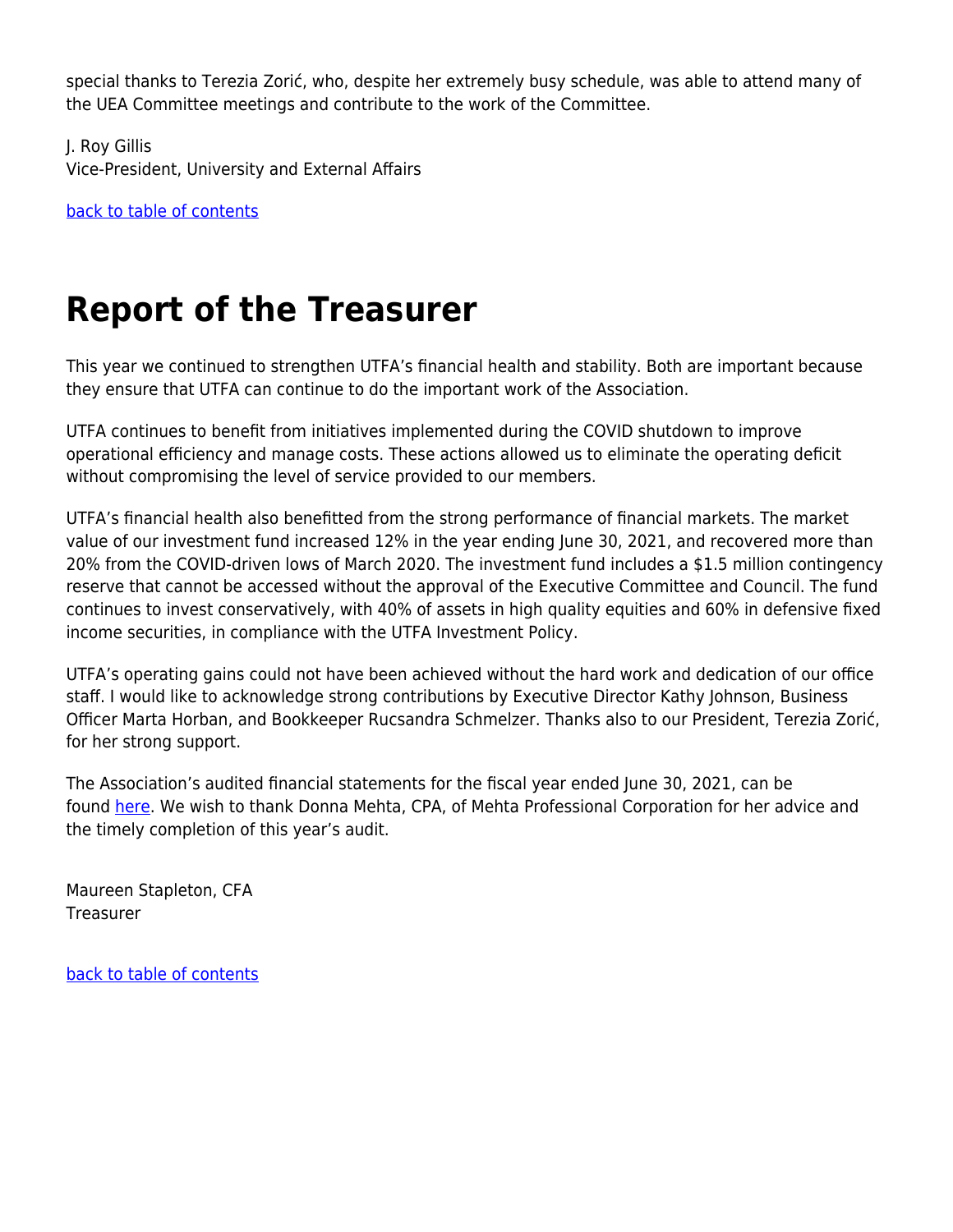# **Report of the Chair of the Appointments Committee**

UTFA has been hearing from Librarians and from Teaching Stream and Tenure Stream faculty members about barriers to research in general and during the COVID pandemic in particular. In November, the ad hoc Barriers to Research Working Group was formed with the mandate to gain a deeper understanding of these issues. It is currently developing a survey for the UTFA membership.

UTFA is currently engaged in an Association grievance that questions the (un)reliability, (in)validity, and discrimination in the use of SCEs/SETs in high stakes contexts such as promotions. The Appointments Committee is supporting this grievance process. UTFA has been highlighting the systemic bias and general limitations of the current practice of focusing on SCEs/SETs in evaluating teaching at the University. The Appointments Committee created an ad hoc working group to identify the issues arising from SCEs/SETs and to advocate for and support our members in relation to these issues. This group is currently compiling a list of resources, including links to policies, research, and reports on SETs, to help members prepare their promotion dossiers and PTR reports.

The Appointments Committee continues to develop communications plans to advise our members on policies, guidelines, and practices related to promotions of faculty and librarians. The Committee is also supporting workshops designed to help members learn more about the procedures for promotion to Full Professor in the Teaching and Tenure Streams. The chairs of the Appointments and Teaching Stream Committees have been working together to determine how to support Teaching Stream faculty in their decisions to be considered for promotion to full professor.

Many thanks to all who have engaged with me and UTFA this year—those who have participated deeply in committee work, who have mentored me in my first year in this role, and whom I have invited to join the work. I am thankful for the collegial inspiration of our membership as we do this critical, creative, and important work together.

Leslie Stewart Rose Chair, Appointments Committee

[back to table of contents](#page-0-0)

# <span id="page-17-0"></span>**Report of the Chair of the Equity Committee**

The Equity Committee advises UTFA Executive and Council on matters pertaining to equity and diversity and assists UTFA in developing policy regarding pay equity, employment equity, sexual harassment, other forms of harassment, personal safety, and accessibility. This year the Committee worked to build on last year's important work, outlined in the Committee's revised equity statement released in the fall of 2021—necessitated and informed by the [University of Toronto's stated commitment](https://people.utoronto.ca/inclusion/anti-racism-strategic-tables/anti-black-racism-task-force/) to address anti-Black racism and to promote Black inclusion.

The Equity Committee has focused on five main issues this year: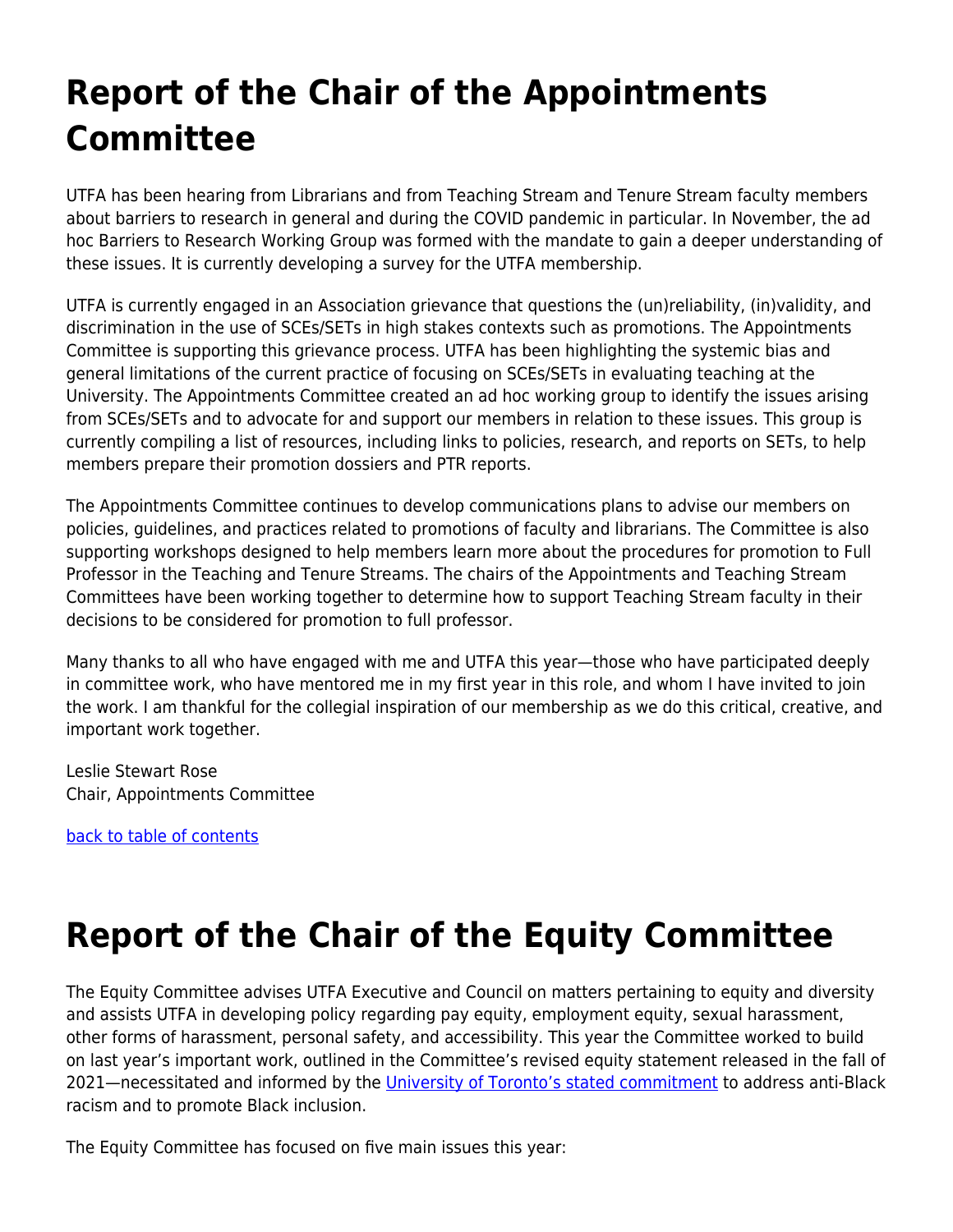- **The underrepresentation of Black and Indigenous faculty at the University of Toronto.** The Committee continues to seek ways to support attempts by the University to address these issues through various mechanisms, advocacy on recruitment (for both increased hiring of underrepresented groups and cluster hires), hiring practices, working conditions, and retention. The Committee recommends that future rounds of bargaining prioritize these hires and related supports.
- **Obtaining data to support UTFA's ongoing efforts to address salary inequities.** To this end, the Equity Committee has been involved in advocacy work related to UTFA's salary discrimination grievance, led by Terezia Zorić. After several years of litigation, UTFA was successful in securing the right to see data collected by the Administration that sheds light on salary inequities. As set out in the Report of the President, progress has been made to address genderbased salary discrimination for some members, but further work is needed. More work is also needed to address salary inequities among racialized and Indigenous members.
- **Offering valuable input to the Barriers to Research Working Group (BRWG) regarding questions of equity and workload related to the pandemic.** Since the beginning of the pandemic UTFA members have experienced increased familial and community responsibilities, and these have disproportionality impacted the working lives of women. Racialized and Indigenous faculty have additionally engaged in more affective labour, extra committee work, and providing additional supports to underrepresented students, thus compounding increases to their workloads. This winter, much of my work with the BRWG has been focused on understanding how these shifts affect the ability of equity-seeking faculty to conduct research.
- **Critically examining equity-related documents produced by both the U of T Administration and CAUT.** Through this work we identified several concerns with the Administration's Report on Employment Equity 2020. A key concern is the insufficient analysis of the underrepresentation of Black faculty and librarians. To get a better understanding of this issue, we requested disaggregated data. We also discussed the merits and shortcomings of the Scarborough Charter, making recommendations toward implementing its principles. Lastly, we devoted considerable attention to CAUT's report Indigenization of the Academy to identify how the University can implement its core mandate and UTFA can draw on its recommendations in future bargaining.
- **Strengthening UTFA's governance norms for equitable participation and collegial communication.** To this end, the Committee provided feedback on a draft survey to read UTFA Council's pulse regarding democratic engagement and will work to refine the survey in partnership with the Membership Committee. The Committee also reviewed [CAUT's Anti-Harassment & Non-](https://www.caut.ca/about-us/caut-policy/lists/administrative-procedures-and-guidelines/caut-anti-harassment-statement)[Discrimination Statement](https://www.caut.ca/about-us/caut-policy/lists/administrative-procedures-and-guidelines/caut-anti-harassment-statement), and a motion that UTFA adopt the principles embodied in the statement was passed by Council. The Committee is currently studying a draft Interim Policy and Procedure for Internal Harassment and Discrimination Complaints and will offer feedback.

As Equity chair, I attended several two-day retreats of the OCUFA Status of Women and Equity Committee (SWEC) in June and September 2021 and February 2022. These sessions provided practical tools and strategies to help participants acknowledge and value difference within their associations, emphasizing the interconnected nature of equity struggles, especially the pandemic's impact on equityseeking groups.

#### **Thanks**

I am grateful for the valuable counsel, considerable time, and crucial support Equity Committee members have graciously offered in their important work for UTFA. I also give thanks to UTFA's support staff,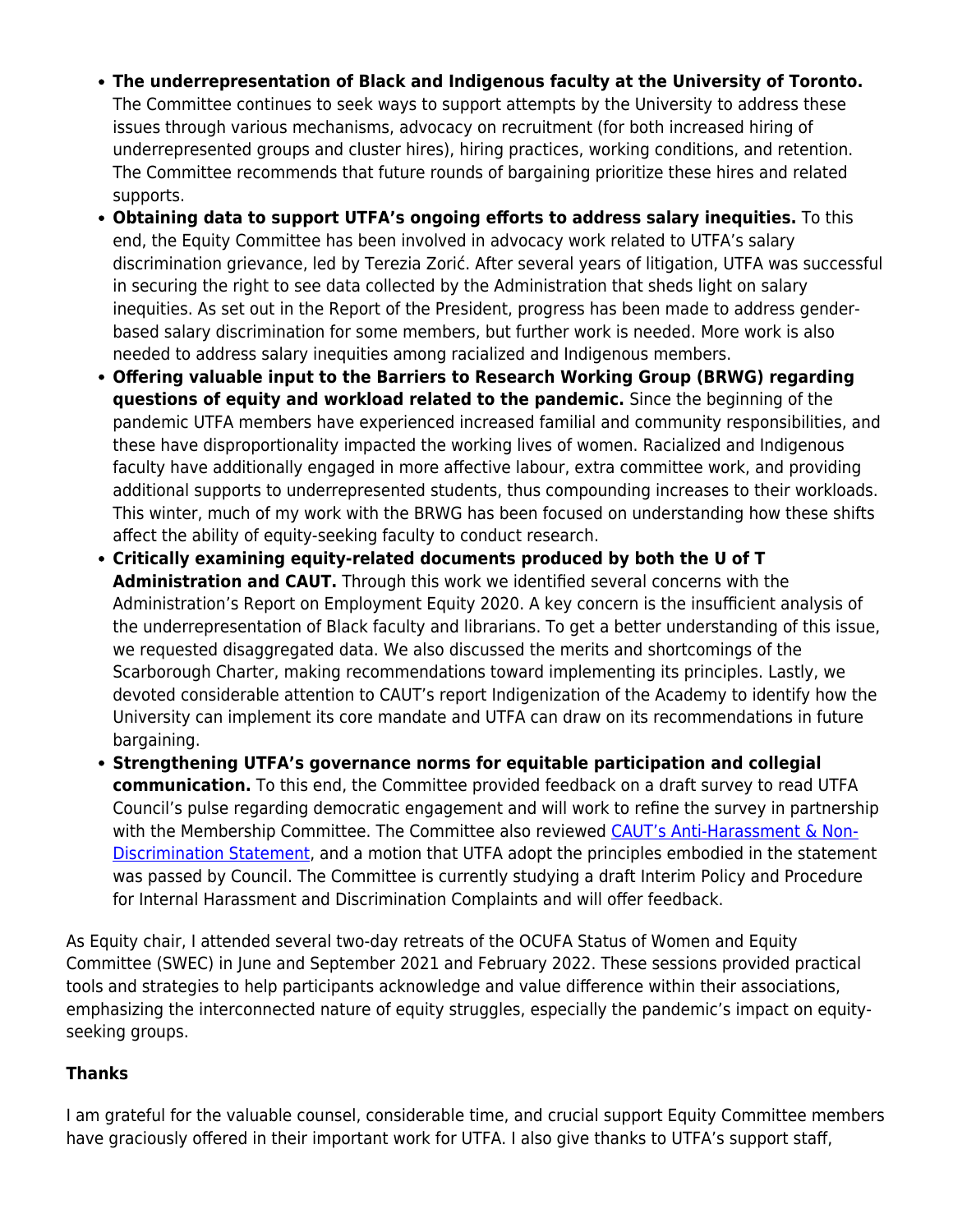especially Kathy Johnson, Helen Nowak and Samantha Olexson for their dependable assistance on allthings equity, and Chris Penn and Marta Horban for administrative assistance. Lastly, I am indebted to President Terezia Zorić for her invaluable input and unfailing moral compass.

I welcome your thoughts on the issues we have worked on, or any other that you would like to see the Equity Committee address.

Kass Banning Chair, Equity Committee

[back to table of contents](#page-0-0)

# <span id="page-19-0"></span>**Report of the Chair of the Librarians Committee**

I have been delighted to serve another year as Chair of the Librarians Committee. My librarian colleagues are an engaged segment of the UTFA membership, and they contribute their time generously to the librarian community's shared interests.

A highlight of the year was a lunch hour session on academic freedom for librarians at the University of Toronto in relation to professional practice, scholarship, and service. Hosted by UTFA on February 14, 2022, the event featured a presentation by Emma Phillips, labour lawyer and partner at Goldblatt Partners. This important educational event provided members with a deeper understanding of their academic freedom rights as librarians.

Over the course of 2021–2022, librarians have served on a number of UTFA committees, working on behalf of members:

- **· [Librarians Committee](https://www.utfa.org/content/librarians-committee)**
- UTFA Council: Whitney Kemble, James Mason, Kathleen Scheaffer,
- Barriers to Research Working Group: Kathryn Barrett, Harriet Sonne de Torrens
- Academic Continuity Policy: Harriet Sonne de Torrens
- COVID LOU negotiations: Harriet Sonne de Torrens
- Gender Bias Working Group: Kyla Everall
- Salary, Benefits, Pensions, and Workload negotiations: Harriet Sonne de Torrens
- Librarians Systemic Bias Working Group: Whitney Kemble (Co-Chair), H. Sonne de Torrens
- UTFA Pension Committee: James Mason
- Sexual Violence LOU negotiations: Kyla Everall

Each of these librarians has made important contributions. UTFA appreciates their service.

#### **With Gratitude**

I would like to thank all UTFA members who have served on this year's Librarians Committee, members of the UTFA Executive, Council, staff, lawyers, and colleagues in the various negotiating committees who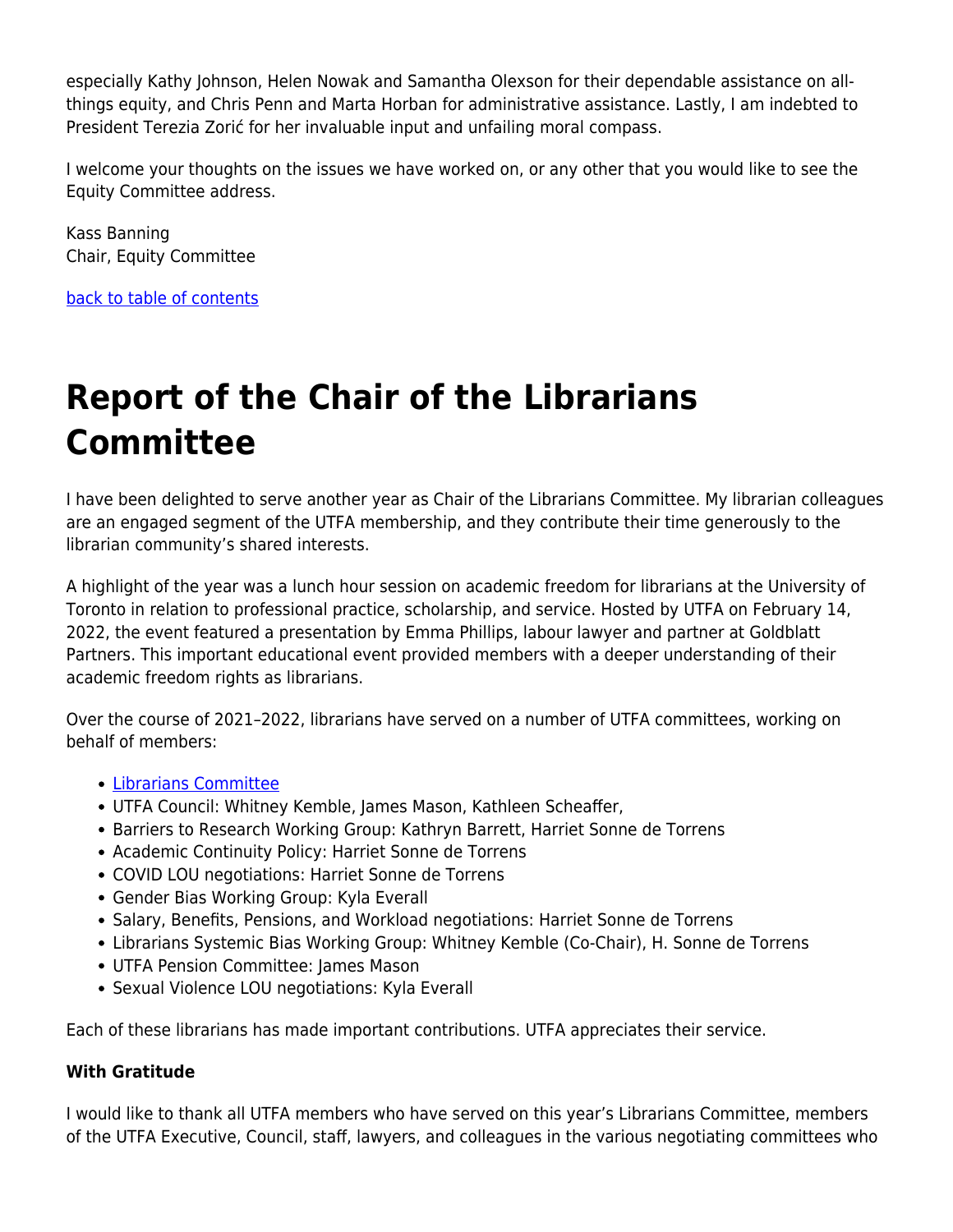have consistently supported the rights of academic librarianship at the University of Toronto. A special thanks to Jun Nogami and Terezia Zorić for their on-going support.

Harriet Sonne de Torrens Chair, Librarians Committee

[back to table of contents](#page-0-0)

# <span id="page-20-0"></span>**Report of the Chief Negotiator, Policies for Librarians**

This year the UTFA Policies for Librarians (PfL) negotiation team hosted 4 sessions with the U of T librarian community to review the context and history of the PfL negotiations and to ensure that we continue to reflect the community's priorities at the bargaining table.

After 27 bilateral negotiation meetings and 4 mediation sessions, UTFA and the Administration are entering into the facilitation stage. William Kaplan will serve as our facilitator. We are confident that modernized Policies for Librarians will be achieved, assuring increased job security, equity, diversity, clarity, consistency, transparency, and collegiality.

I remain grateful to the members of negotiation team, Michael Attridge, Dan D'Agostino, Whitney Kemble, Ken McDonald, and Harriet Sonne de Torrens, and our sage counsel Emma Phillips and Danielle Sandhu, and to the UTFA Executive, Council, and staff team for their unwavering support.

Kathleen Scheaffer Chief Negotiator

[back to table of contents](#page-0-0)

### <span id="page-20-1"></span>**Report of the Chair of the Membership Committee**

It has been a pleasure to return on an interim basis as Chair of the Membership Committee this year, building on the expertise and contributions of the Committee's prior chair, Keith Adamson. In a word, my work has been about communication. I have undertaken several projects, all of which I hope are promoted by the next chair. First, I am aiming to ensure that Council members speak up more equally so that the diverse concerns and interests of our membership are all brought to the fore. To that end, our Equity and Membership Committees have jointly engaged in constructing Council's own 'speaking up' survey. Second, I have initiated a campaign to increase the communications from Council representatives to their constituents. We are aiming to regularize communications from your constituency representatives so that you learn about a wide range of opportunities and happenings. If you have been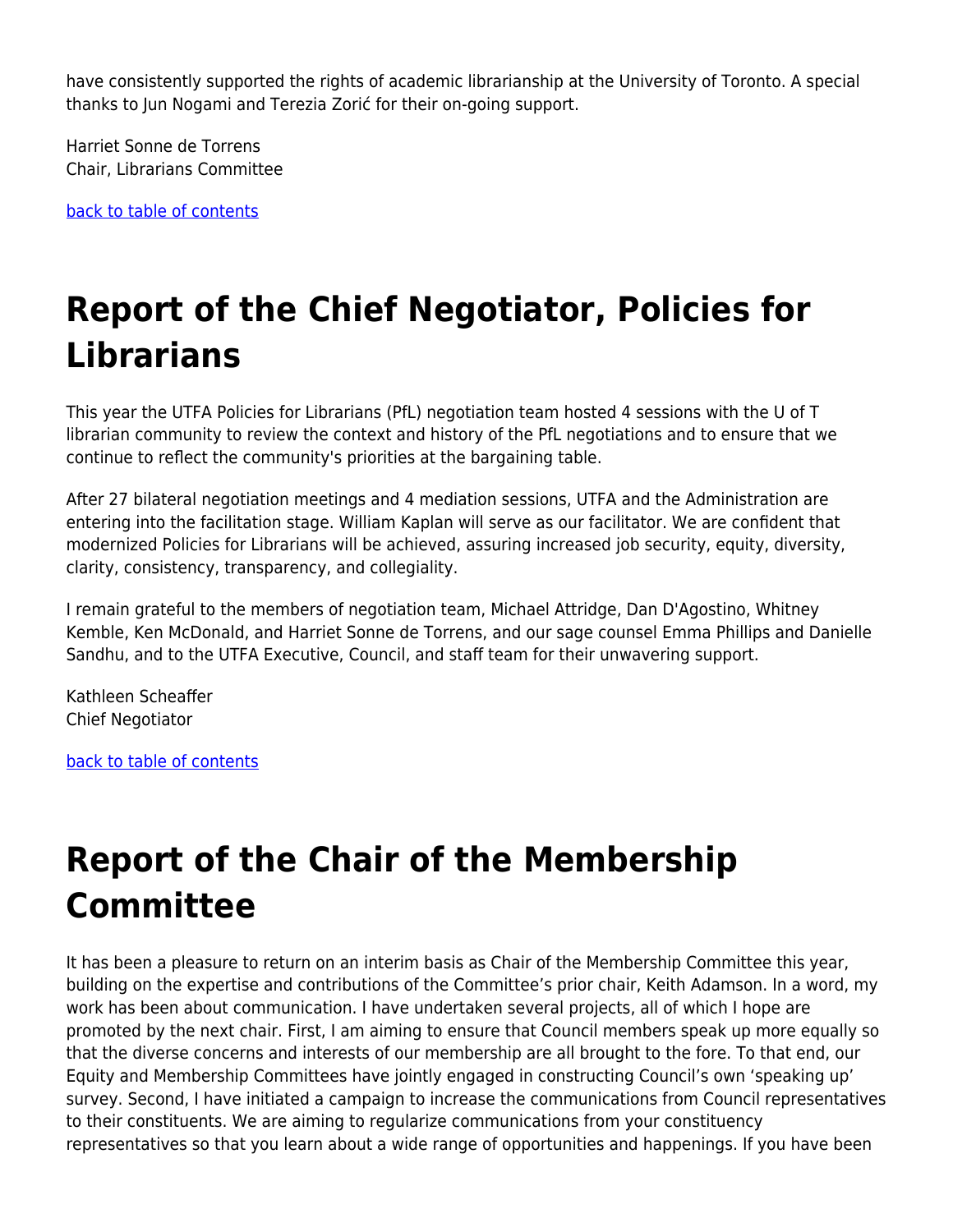learning more about deadlines for childcare subsidies or an upcoming CAUT conference on academic freedom, that's due in part to this initiative. Third, I am meeting with departments that have no Council representation to encourage members to serve. UTFA is the only body that represents faculty and librarians and through which you can meaningfully shape bargaining goals.

The above initiatives are consonant with UTFA President Terezia Zorić's commitment to communication. The number of forums that she has held in her presidency for information and consultation is unprecedented, as is her investment in drawing on expertise held by UTFA members to form the building blocks of UTFA's initiatives and aims. It's been a pleasure to work with her to this end.

Membership Committee members have been highly engaged and we have developed several initiatives to bring to members this spring and next academic year. In support of the ongoing negotiations for a new deal with librarians, we will be showcasing a series of partnerships between tenure and teaching stream faculty and librarians, conducting research together, building collections, or applying for grants. Put simply, faculty cannot move on without librarian colleagues. We also intend to begin Fact Fridays, an initiative to educate our members about the structure of governance at U of T, data about our faculties and departments, and information about your rights, benefits, and ways to be active in stewardship of the University generally. I look forward to participating in these initiatives as a Council member, and to a time when the Chair of the Membership Committee and other members of the UTFA Executive Committee can once again visit your departments for in-person dialogue with you.

#### **Thanks**

I would like to thank the many supportive members of the UTFA Executive Committee, Council, legal staff, and office staff for their continued support of the UTFA membership and the work of this committee. I would like to thank UTFA members who use their academic freedom, and who mobilize for just causes within and outside U of T. A particular thanks to Terezia Zorić, whose dedication, ethics, collaboration, and capacity-building inspired my service.

Judith Taylor Chair, Membership Committee

[back to table of contents](#page-0-0)

## <span id="page-21-0"></span>**Report of the Chair of the Retired Members Committee**

The Retired Members Committee (RMC) represents approximately 700 retired faculty and librarians at the University of Toronto. All newly retired faculty and librarians are automatically members of UTFA when they retire and initially pay no dues.

The Retired Members Committee met virtually once last spring and three times in the fall, and we meet again this month. We also hosted our Annual Retiree Reception virtually, with the theme **Engaging with Indigenous Perspectives at U of T**. This year we launched attendee introductions via breakout groups and had positive feedback about how smoothly this worked and how enjoyable it was to meet other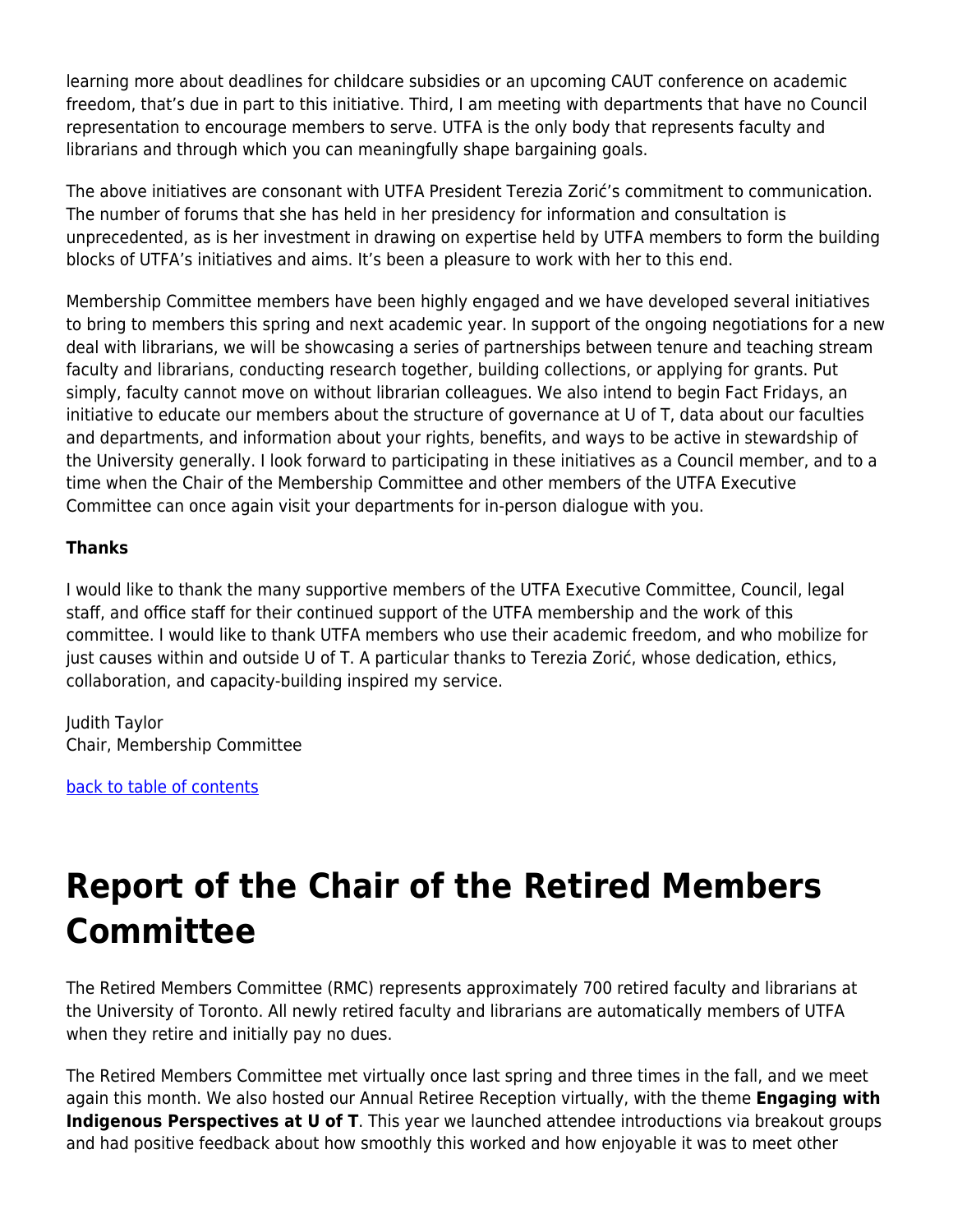people. Our speaker, Professor Dale Turner, from the Department of Political Science, [spoke thoughtfully](https://www.utfa.org/sites/default/files/dale-turner_0.m4a) [about beginning the urgent process of](https://www.utfa.org/sites/default/files/dale-turner_0.m4a) **[Indigenizing the University](https://www.utfa.org/sites/default/files/dale-turner_0.m4a)**. This is a topic of concern for retirees, and we plan to develop this theme in our next Annual Retiree Reception.

During meetings of the Committee, we enjoyed lively and discerning discussions focusing on:

- Challenges to academic freedom on campus;
- Our links with U of T's Senior College and Senior College Centre;
- Trends in public sector benefits in Ontario;
- Protecting and valuing our health benefits plan; and
- Engaging with UTFA's retiree community.

As Chair of the RMC, I nominated Kent Weaver for the position of Director, College and University Retiree Associations of Canada /Associations de retraités des universités et collèges du Canada (CURAC/ARUCC). The nomination was successful and Kent is now serving on the CURAC/ARUCC Board of Directors. Congratulations, Kent!

Representing the RMC, I serve on the Board of Management of Senior College Centre. I also update UTFA's retired members with news and events.

Many thanks to the members of the RMC, who share their collective wisdom to guide us: Ed Barbeau, Joseph (Joe) Carens, Elinor Fillion, Helen Grad, Mary Alice Guttman, Raymond Kwong, Brenda Mallouk, Suzanne Meyers Sawa, Angela Miles, and Kent Weaver, as well as President Terezia Zorić, Vice-President Jun Nogami, and Executive Director Kathy Johnson.

**In memoriam:** The Retired Members Committee has learned since the 2021 Annual General Meeting of the death of the following UTFA retirees: P. Earl Burke, Margrit Eichler, John A. Fleming, Maria Kowalsky, Douglas McIntosh, Stephen Tobe, and Gordon H. Wright.

Jody (Geraldine) Macdonald Chair, Retired Members Committee

[back to table of contents](#page-0-0)

## <span id="page-22-0"></span>**Report of the Chair of the Teaching Stream Committee**

This year, a primary goal of the Committee was the development of a better, shared understanding of issues of concern to Teaching Stream members across the University. To this end, the regular Committee meetings were opened to all Teaching Stream faculty. Meetings were well attended, and discussions were active and productive.

The enhanced interest in Committee efforts and issues specific to faculty members in the Teaching Stream is both encouraging and disheartening: it has been encouraging to share information with and learn from greater numbers of faculty in ways that can benefit all, and at the same time disheartening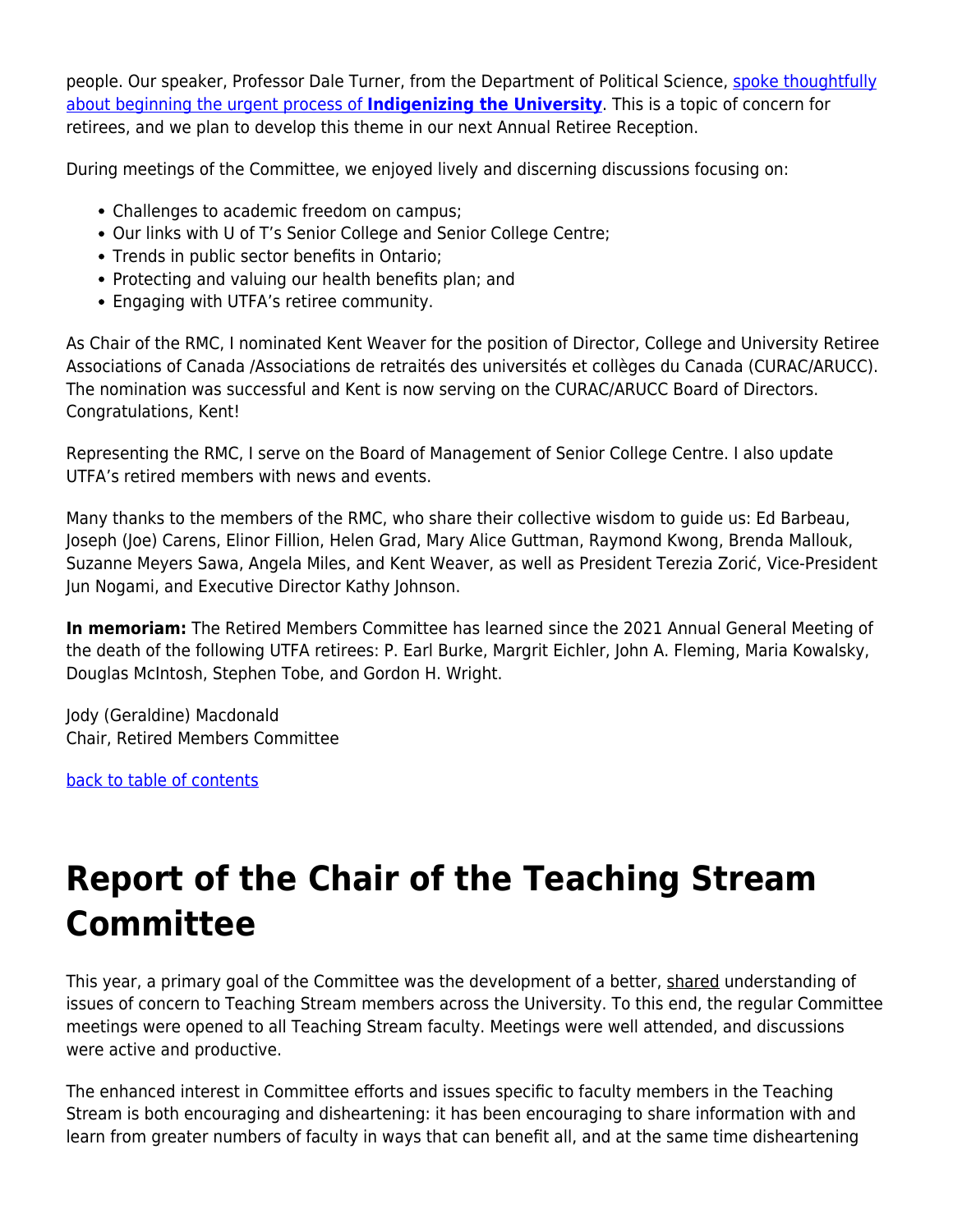because we are learning more about how widespread and deep-rooted some challenges are, and about some of the unique and troubling ways our Teaching Stream members are experiencing them in different units.

One focus of the Committee's work this year has been an initial exploration of challenges that Teaching Stream members regularly face as they fulfil the goals and responsibilities of the scholarship- and practice-related component of their work. Research-related challenges are not faced equally by all Teaching Stream faculty across the University, but they are encountered in large enough numbers that they cannot be dismissed as aberrations or as localized to only a few units. The Committee continues to learn of faculty who were hired following a demonstration of impressive research or creative/professional practice and whose ability to continue this work is frustrated by a combination of inadequate time, funding, and support. A member survey building on this initial investigation is in development (by the Barriers to Research Working Group) and will allow the Committee to learn more about the impact of these challenges.

Other Committee efforts focus on working conditions, PTR, and pay for the Teaching Stream. These issues intersect in significant ways with other important work of the Association (including existing and potential Association grievances related to pay equity/salary discrimination, student evaluations of teaching [SETs], and Teaching Stream workload), and the Committee is contributing to each of them.

Looking to the future, the Teaching Stream Committee plans to develop clear and regular communications to inform faculty about timely and essential issues, and to create targeted advice (to Teaching Stream members of unit workload committees, for example) to better support them as they exercise their rights.

#### **Thanks**

I have been fortunate to work with a stellar group of people this year. I am so very grateful to the members of the Teaching Stream Committee, the guests at our meetings who contributed so generously and insightfully to our discussions, and those people who went above and beyond in their support of the Committee's work, including the past Chair David Roberts, UTFA President Terezia Zorić, and the incredible UTFA staff.

Sherri Helwig Chair, Teaching Stream Committee

[back to table of contents](#page-0-0)

### <span id="page-23-0"></span>**Promotion Workshop for the Teaching Stream**

Monday, May 2, 2022 10:00 a.m. to 12:00 noon By Zoom video conference (details to come)

This workshop assists Teaching Stream members in preparing for the interim review and the review for